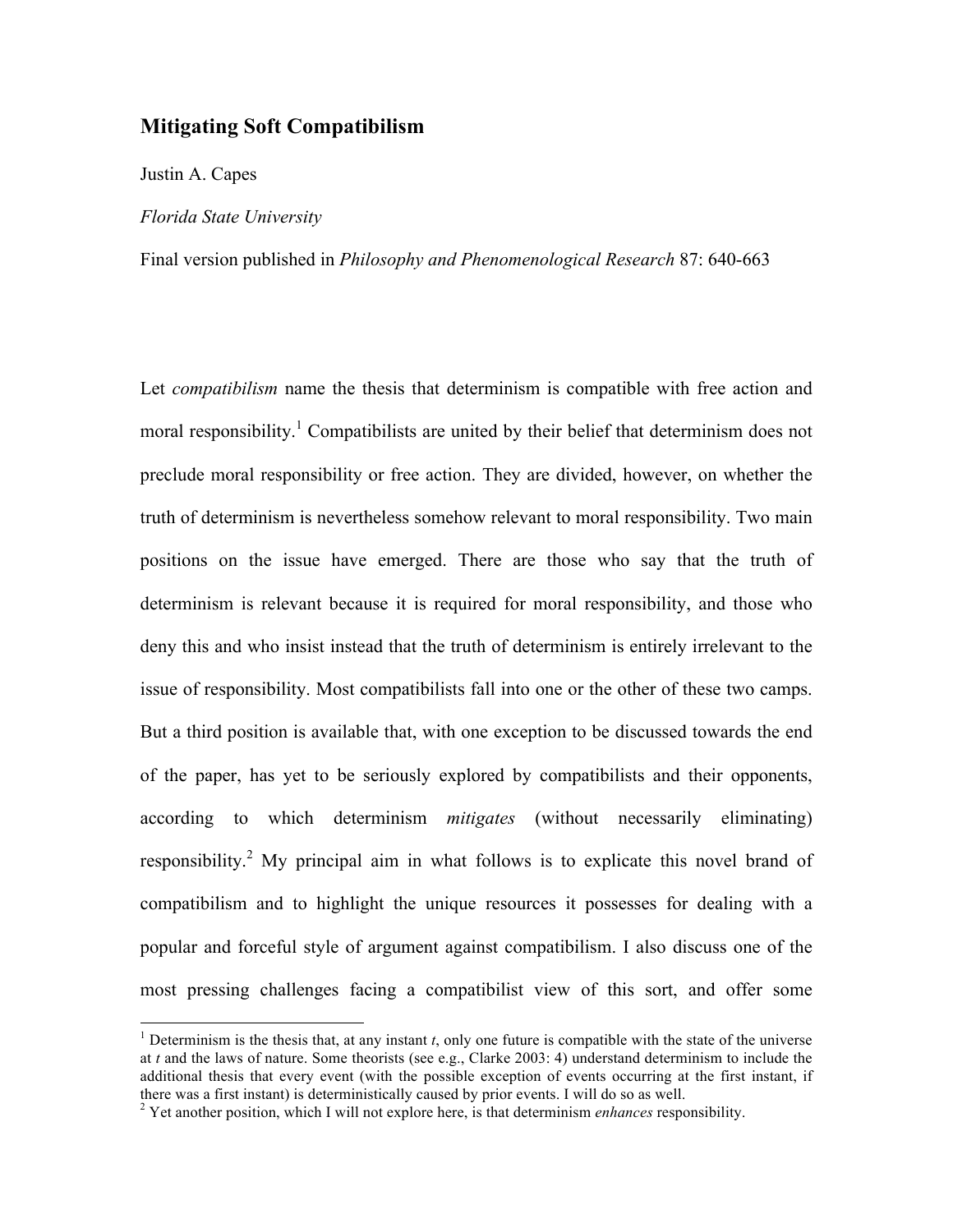suggestions as to how proponents of the view might attempt to address that challenge. Attention to the first two compatibilist positions adumbrated above will help set the stage for the subsequent discussion.

### **1. Hard and Soft Compatibilism**

According to what I will refer to as *hard* compatibilism, determinism is compatible with, and, indeed, is required for, free action and moral responsibility. The most demanding version of this view says that an agent *S* performs an action *A* freely and is morally responsible for *A*-ing only if determinism is true. A slightly less demanding version allows for free action and moral responsibility in indeterministic universes, but nevertheless insists that there must be a deterministic connection between pertinent psychological features of the agent and the agent's behavior. This less demanding version recognizes that deterministic causal relations can obtain even in universes that are not entirely deterministic.<sup>3</sup>

Hard compatibilism is not as popular as it once was. Nowadays many theorists, including many compatibilists, think that even the less demanding version of the view demands a bit too much. Those who are sanguine about the prospects for free action and moral responsibility in suitably indeterministic contexts believe that hard compatibilism imposes an exceedingly stringent requirement on these things and is thus to be rejected. Hard compatibilism is, moreover, inconsistent with one popular idea motivating recent compatibilist accounts of moral responsibility and free will.

<sup>&</sup>lt;sup>3</sup> Versions of hard compatibilism have been defended by Ayer 1954, Hobart 1934, Nowell-Smith 1948 and Smart 1961, among others.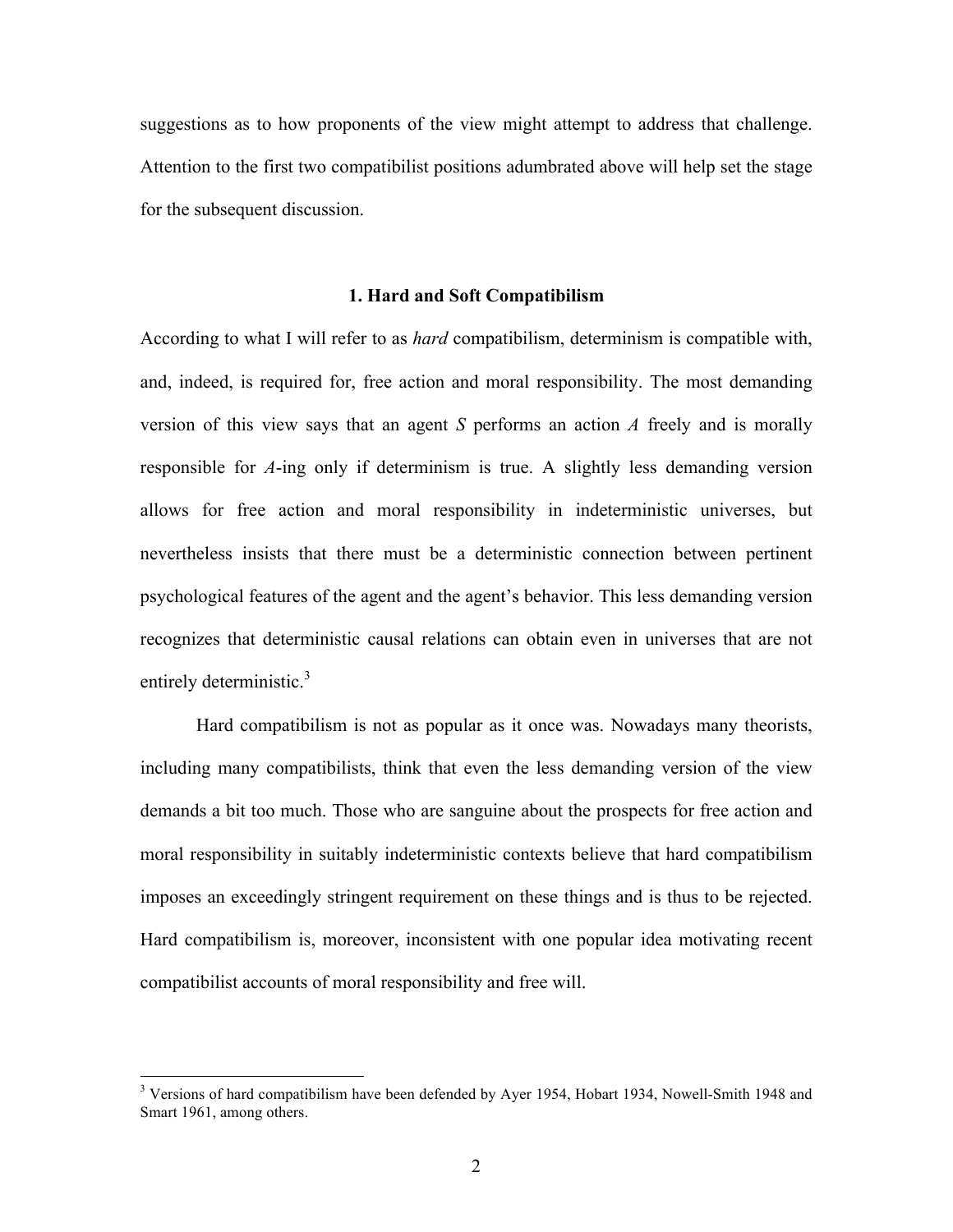Consider the following story. Ann, a normal, morally competent adult human being, intentionally kills her husband, Bob, despite knowing that it is morally wrong to do so. This action of Ann's was indeterministically and non-deviantly caused by pertinent beliefs, desires, and intentions of hers—for example, her belief that shooting Bob would result in his death, her desire to rid the world of him and her intention to do so straightaway—and there are no obvious exculpating considerations. Ann was in her right mind at the time, she wasn't manipulated or coerced, she did exactly what she wanted to do and, indeed, exactly what she wanted to want to do, she identifies with and wholeheartedly endorses the desires that motivated her murderous action, she has and regularly exercises powers of self-control, has the ability to regulate her behavior in accordance with both prudential and moral reasons, and could have done otherwise than kill Bob (on both a compatibilist and incompatibilist reading of "could have done otherwise"). Those who think agent-causation is possible and that it is required for acting freely and being morally responsible may suppose that Ann agent-caused her action.

Did Ann freely shoot and kill Bob, and is she morally responsible for killing him? Hard compatibilists, it seems, must answer *no*. Because Ann's behavior is not deterministically caused by pertinent psychological states and events, both varieties of hard compatibilism identified above imply that Ann did not kill Bob freely and, consequently, that she is not morally responsible for killing him. However, many theorists—compatibilists and incompatibilists alike—will no doubt find this result difficult to accept. Ann satisfies a robust set of conditions that a majority of contemporary compatibilists and many incompatibilists would deem sufficient for acting freely and being morally responsible. These theorists will find it hard to believe that,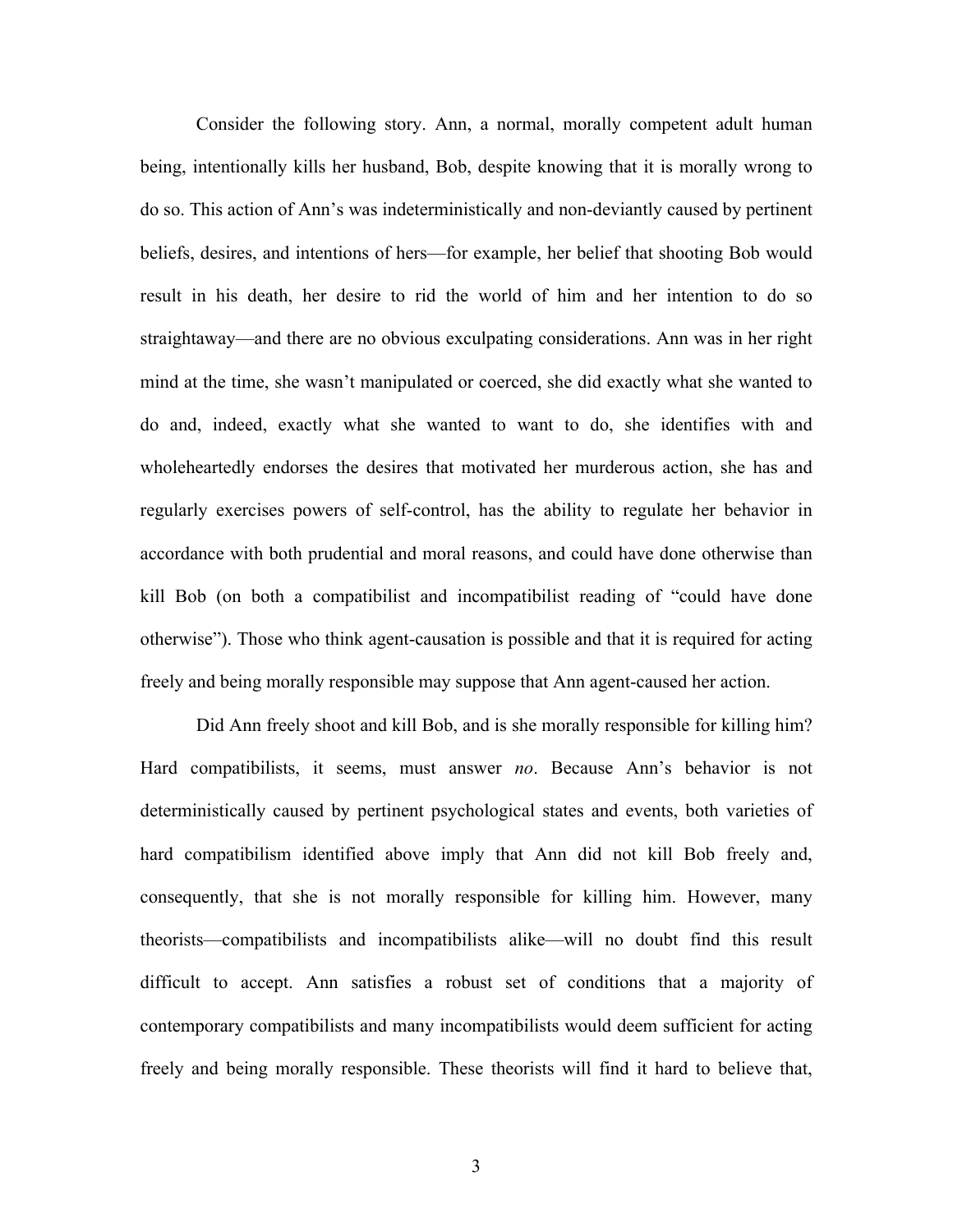despite satisfying those conditions, Ann gets off the hook simply because the causal connection between her action and its immediate psychological antecedents was not deterministic. A hard compatibilist might try to convince them otherwise, for example, by offering an argument to the effect that indeterminism brings with it too much chance or luck to accommodate free action and moral responsibility, but they are not persuaded by any extant argument of that sort, and neither am I.

That Ann did not act freely and is therefore not morally responsible for what she did owing significantly to the lack of appropriate deterministic causal connections will be especially difficult to believe for those who accept the idea that our most basic views about ourselves as persons, including our view of ourselves as free agents who are morally responsible for at least some of what we do, should not be held hostage to the details of our best scientific theories. I will henceforth refer to this idea as *the resiliency intuition*.<sup>4</sup> The resiliency intuition has motivated important recent work on the topics of free action and moral responsibility. For instance, John Martin Fischer, a compatibilist, is explicit about the role this idea plays in his own work on these topics. He tells us that he is motivated to defend compatibilism in large part because he believes that "our basic status as distinctively free and morally responsible agents should not depend on the arcane ruminations—and deliverances—of the theoretical physicists and cosmologists" (2006: 5; see also Fischer and Ravizza 1998: 16).

Incompatibilists insist that whether anyone ever acts freely or is morally responsible hinges on whether determinism is true. Evidently, then, they must reject the resiliency intuition. Notice, however, that hard compatibilists are no better situated with respect to the resiliency intuition than incompatibilists. On their view, whether anyone

 <sup>4</sup> Here I follow Dan Speak 2008: 124.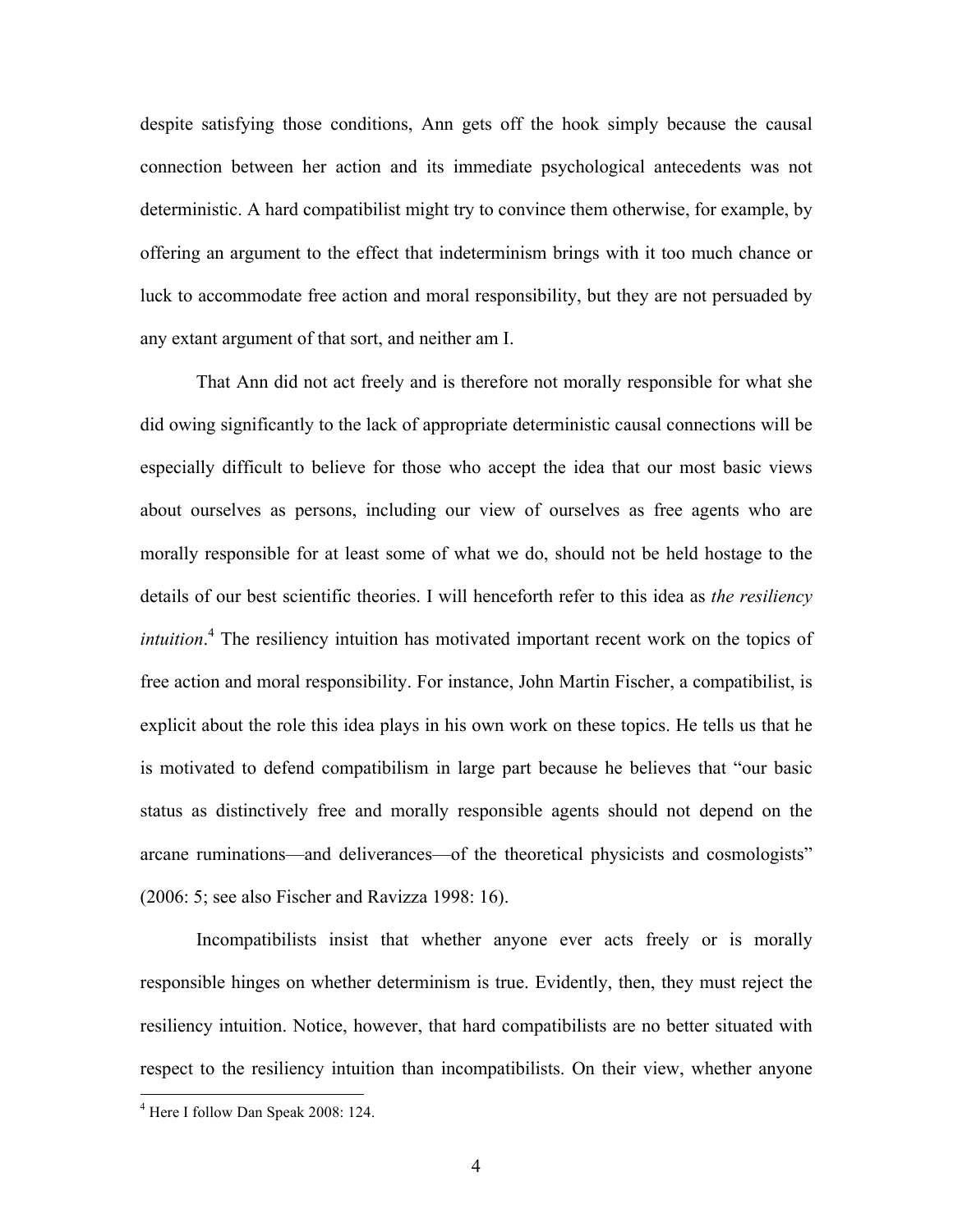ever acts freely or is morally responsible depends on whether the relevant deterministic connections obtain no less than it does on an incompatibilist view of free action and moral responsibility. Should it turn out that our actions are indeterministically caused, hard compatibilism would have the unsavory consequence that no one ever acts freely or is morally responsible. Like incompatibilism, then, hard compatibilism seems to make our status as free and responsible agents contingent upon the deliverances of our best physical theories. Compatibilists like Fischer who are motivated by the resiliency intuition are therefore likely to eschew hard compatibilism in favor of a less demanding position, according to which free action and moral responsibility are compatible with the truth of both determinism and indeterminism. I will refer to this view as *soft*  compatibilism. According to soft compatibilists, the truth or falsity of determinism is entirely irrelevant to whether anyone ever acts freely or is morally responsible.

We can distinguish between two varieties of soft compatibilism. *Standard* soft compatibilists say not only that the truth of determinism is irrelevant to whether anyone ever acts freely or is morally responsible, but also that the truth or falsity of determinism has no bearing whatsoever on the issue of moral responsibility. However, this further claim is not entailed by soft compatibilism. Soft compatibilists needn't insist that determinism is entirely irrelevant to the issue of moral responsibility. It is open to them to say, instead, that while the truth of determinism does not preclude the sort of freedom or control minimally required for some degree of moral responsibility and is therefore irrelevant to whether we are free agents who are responsible for at least some of what we do, being deterministically caused to act by factors over which one has no control and for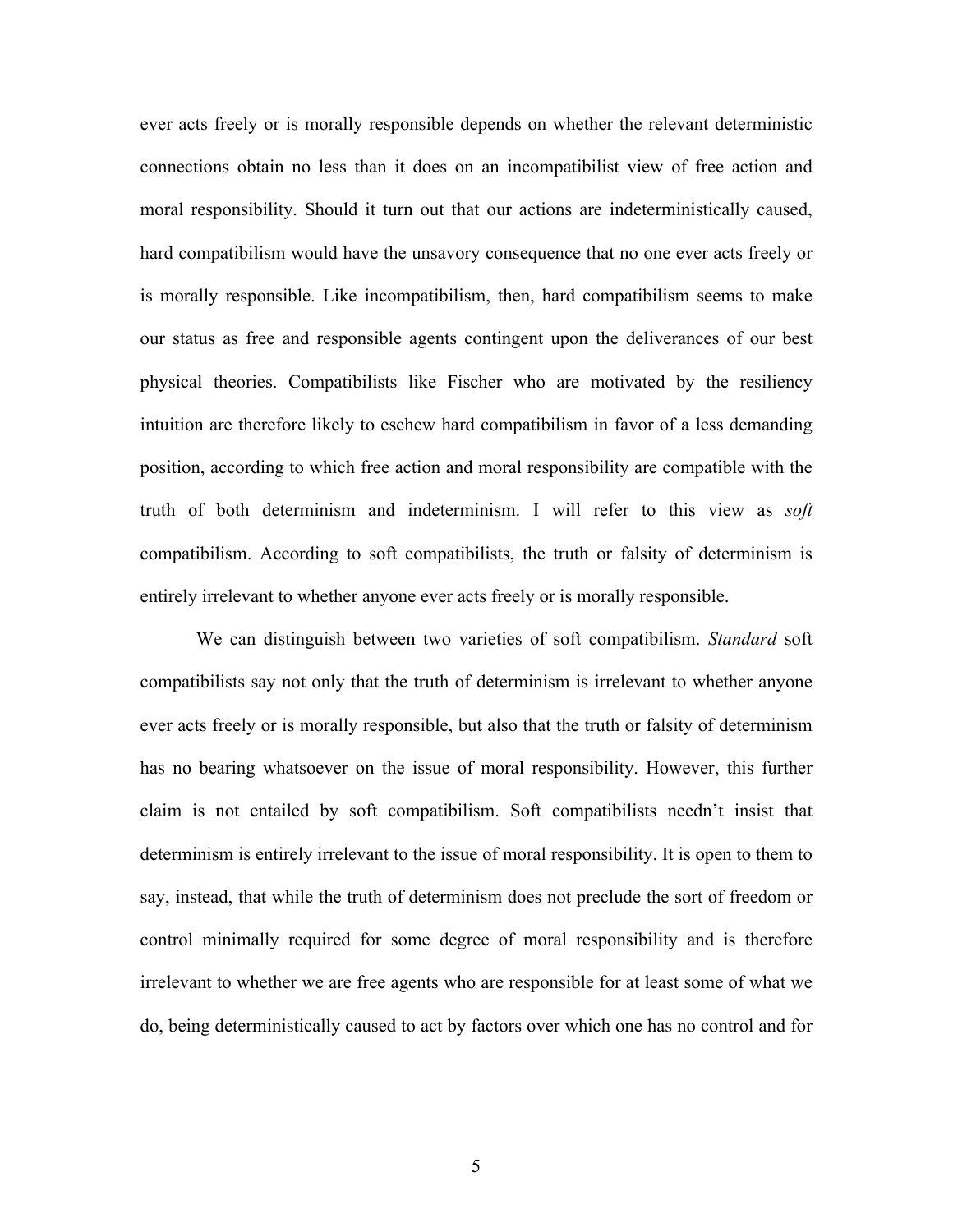which one is not responsible may nevertheless mitigate one's moral responsibility. This is *mitigating* soft compatibilism. Let's take a closer look at it.

# **2. The Contours of Mitigating Soft Compatibilism**

To begin to understand mitigating soft compatibilism, it will be helpful to distinguish two questions we might ask about an agent's responsibility for a morally wrong action *A*.

*Q1*: Is *S* to blame, and does *S* deserve punishment, for *A*-ing?

*Q2*: How much blame, and how severe a punishment, does *S* deserve for *A*-ing?

Obviously, a negative answer to the first question implies a negative answer to the second; if the answer to *Q1* is "no," then the answer to *Q2* will clearly be "zero blame and zero punishment." However, an affirmative answer to *Q1* does not tell us much about how we should answer *Q2*, as there may be various aggravating or mitigating factors that need to be taken into consideration.

It is the position of mitigating soft compatibilists that the truth or falsity of determinism by itself (i.e., apart from other responsibility-subverting considerations) has no bearing on the answer to *Q1* but that it does have a bearing on the answer to *Q2*. According to them, being deterministically caused to perform a morally wrong action by factors beyond one's control and for which one is not responsible is a mitigating factor; it diminishes (without necessarily eliminating) one's blameworthiness and, accordingly, the severity of punishment one may properly be said to deserve. One of their central thoughts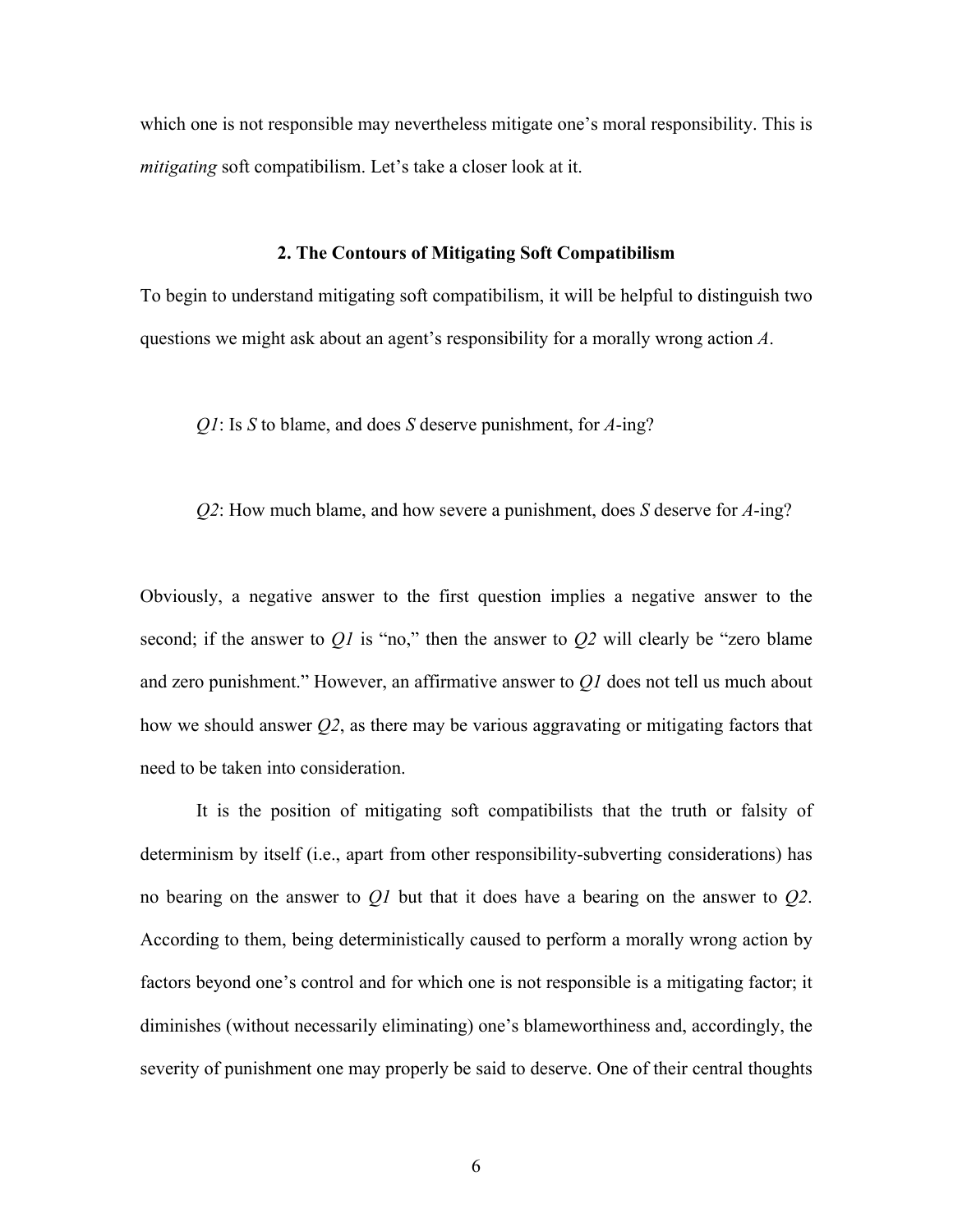is that, although determinism is compatible with the strongest sort of freedom or control minimally required for some degree of moral responsibility, agents in certain indeterministic contexts may exercise more robust forms of control over their behavior and, for that reason, may be deserving of more blame and harsher punishment for their bad actions than their counterparts in deterministic universes.<sup>5</sup>

The mitigating soft compatibilist is thus resolute in her compatibilism; she denies that determinism by itself precludes moral responsibility and, indeed, with one possible exception, insists that the truth or falsity of determinism is entirely irrelevant to the question of whether we are ever morally responsible. The possible exception is this.<sup>6</sup> Although all mitigating soft compatibilists will insist that determinism is consistent with responsibility, some proponents of the view might want to allow for the possibility of cases in which other mitigating factors are present that, only together with determinism, serve to fully exonerate the agent. If cases like this are possible, then the truth of determinism *in conjunction with other mitigating factors* might sometimes suffice to get a person off the hook. Mitigating soft compatibilists who want to make room for such cases must therefore concede that the truth of determinism can be relevant to whether a person is blameworthy for something he did, though, again, they will continue to insist that apart from other mitigating factors—factors that are presumably absent in many (and perhaps most) ordinary situations—determinism does not automatically preclude responsibility.

According to mitigating soft compatibilists, then, the truth of determinism would rarely, if ever, affect whether we can legitimately hold one another morally accountable.

 $<sup>5</sup>$  In this and the preceding paragraph I have been focusing on mitigating soft compatibilism as it pertains to</sup> judgments about blameworthiness and deserved punishment. However, similar remarks apply *mutatis mutandis* when the issue is praiseworthiness and deserved reward.<br><sup>6</sup> I thank an anonymous referee for drawing my attention to this issue.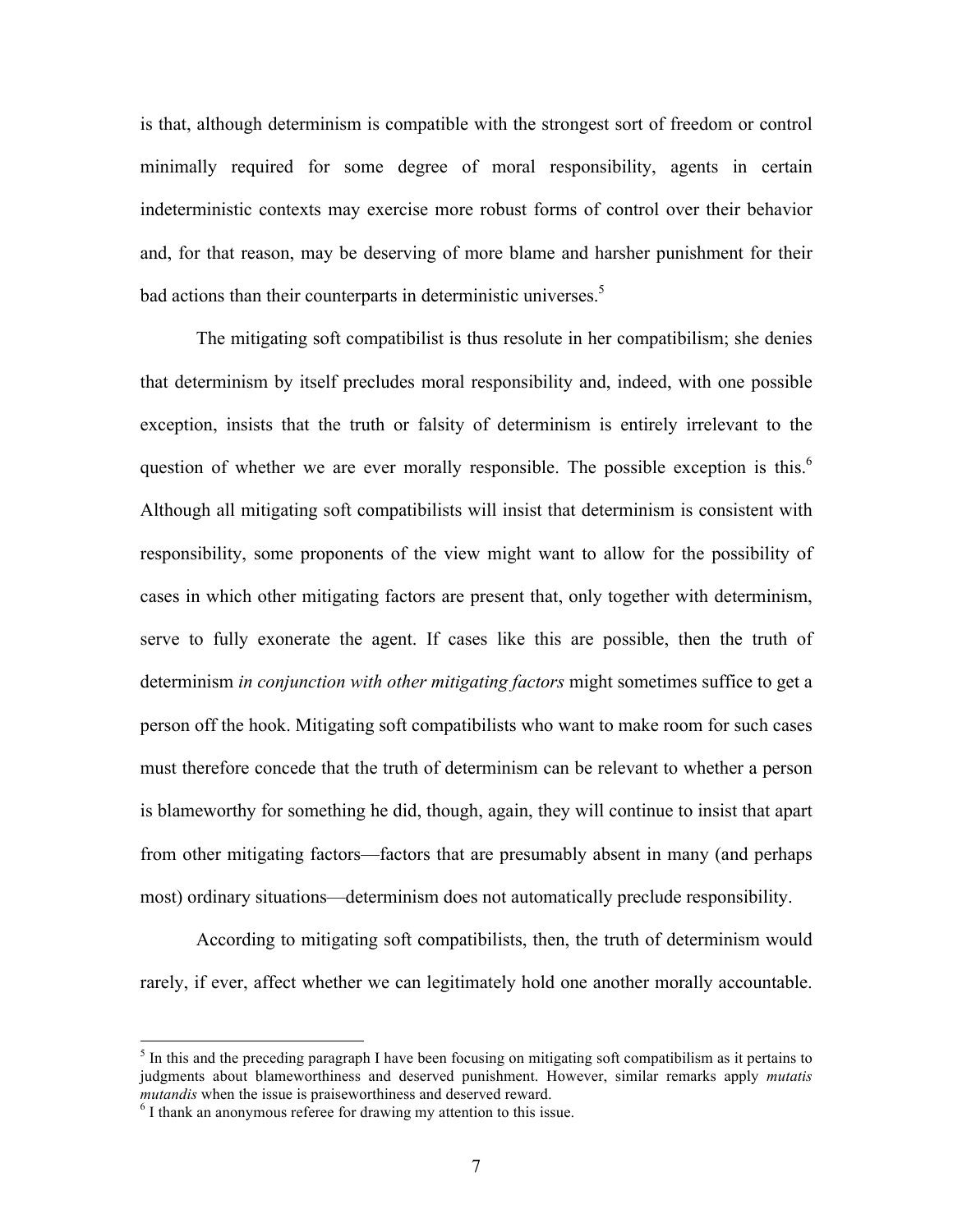In this respect, mitigating soft compatibilism is similar to standard versions of soft compatibilism and has many of the same attractions. For instance, it is consistent with the resiliency intuition discussed earlier. There are, however, important differences between mitigating soft compatibilism and other brands of compatibilism, and these differences have potential practical implications that warrant attention.

The discovery that determinism is true, mitigating soft compatibilists will say, would have important implications for how we ought to treat one another. It would not affect whether we can legitimately praise and blame, punish and reward, but it would have implications for how much praise and blame and how much punishment and reward people deserve. In the absence of any ordinary mitigating factors, we often tend to assume that wrongdoers bear full (i.e., unmitigated) responsibility for their actions. But if we were to discover that determinism is true, mitigating soft compatibilists, unlike other compatibilists, would insist that this natural tendency would need to be curbed. For instance, they might recommend that we be less resentful and indignant toward others when they do wrong, that we feel less guilty when we do wrong ourselves and that, other things being equal, we punish wrongdoers less severely than we otherwise would have. In their opinion, then, although the discovery that determinism is true would not affect whether we can legitimately continue to hold each other morally accountable and thus would not require us to fundamentally alter our practices of praising, blaming, punishing and rewarding, it would require that we modify these practices in more subtle ways.

An example will help to illustrate the mitigating soft compatibilist's position. Consider a deterministic universe in which Fran, a normal, mentally stable, morally competent adult, murders her sworn enemy, Gina. Fran does this intentionally, we will

8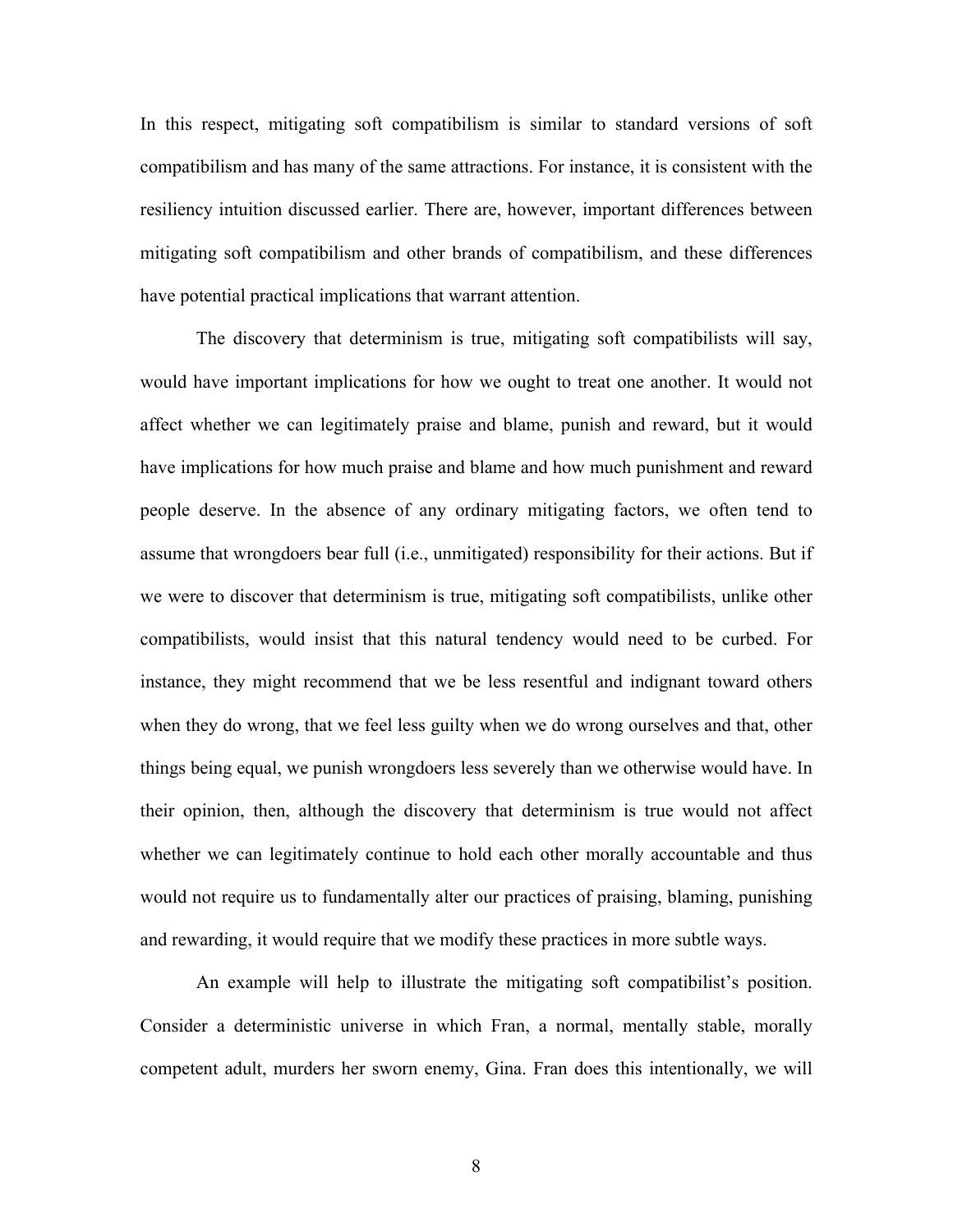suppose, despite knowing that it is morally wrong for her to do it, and her action is deterministically and non-deviantly caused by its immediate psychological antecedents (e.g., a desire to kill Gina and an intention to do so straightaway), each of which can in turn be traced to a deterministic sequence of events that originated in factors beyond Fran's control and for which she bears no moral responsibility. With one important difference, Fran is much like Ann, who was discussed earlier. Recall that Ann shot and killed Bob, despite knowing that it was wrong to do so, and that she satisfied a robust set of compatibilist-friendly conditions for free agency and moral responsibility. Fran too satisfies those same conditions. At the time of the murder, she was not insane, nor was she manipulated or coerced, she did exactly what she wanted to do and, indeed, exactly what she wanted to want to do, she identifies with and wholeheartedly endorses the desires that motivated her murderous behavior, she has and regularly exercises powers of self-control, has the ability to regulate her behavior in accordance with both prudential and moral reasons, and could have done otherwise than kill Gina (on a compatibilist reading of "could have done otherwise"). The main difference between Ann and Fran is that Ann was indeterministically caused to act and, in addition to satisfying numerous compatibilist-friendly conditions for free agency and moral responsibility, satisfied conditions required by various incompatibilist accounts of these things as well, whereas Fran was deterministically caused to act and, consequently, did not satisfy these further incompatibilist requirements.

What would compatibilists say about Fran's case? In particular, what would mitigating soft compatibilists say about it? Earlier I noted that many soft compatibilists would deem Ann morally responsible for killing Bob, and assuming that hers was not a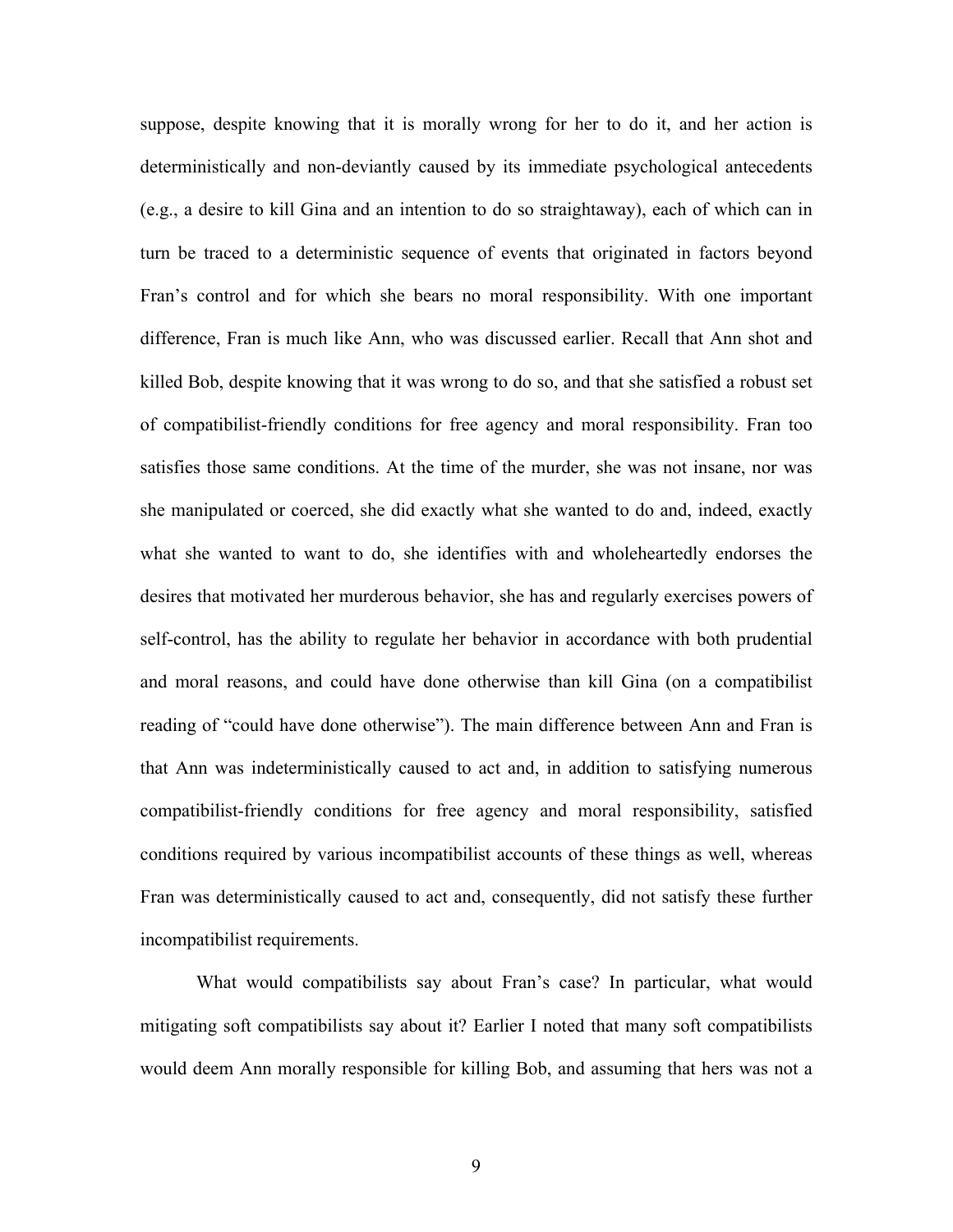case of indirect or derivative responsibility (i.e., a case in which the person's moral responsibility for an action depends on or derives from her moral responsibility for something else she did or failed to do), they would deem her directly or non-derivatively morally responsible. On the assumption that acting freely is required for direct moral responsibility, they would also judge that Ann freely killed Bob. Given the similarities between Ann and Fran, most soft compatibilists, including most mitigating soft compatibilists, would make similar judgments about Fran. Because Fran satisfies a robust set of conditions that many contemporary compatibilists regard as sufficient for acting freely and being morally responsible, these compatibilists would say that Fran freely killed Gina, that she is (directly or non-derivatively) blameworthy for killing her and, given the heinous nature of her crime, that she deserves a pretty severe punishment. However, mitigating soft compatibilists will also insist that, because Fran's action resulted from a deterministic causal sequence initiated by factors beyond her control and thus for which she is not morally responsible, she does not bear full or unmitigated responsibility for her action and therefore deserves less blame and a less severe punishment than she otherwise might have if her action had not resulted from a causal sequence of that sort.

Is the mitigating soft compatibilist's verdict about Fran plausible? Why might someone think that being deterministically caused to act by factors beyond one's control mitigates (without necessarily eliminating) one's moral responsibility? In short, why might someone think that mitigating soft compatibilism is true? These are important questions the essence of which will reemerge later in the form of a challenge recently posed to would-be advocates of the view. To set the stage for that challenge and my

10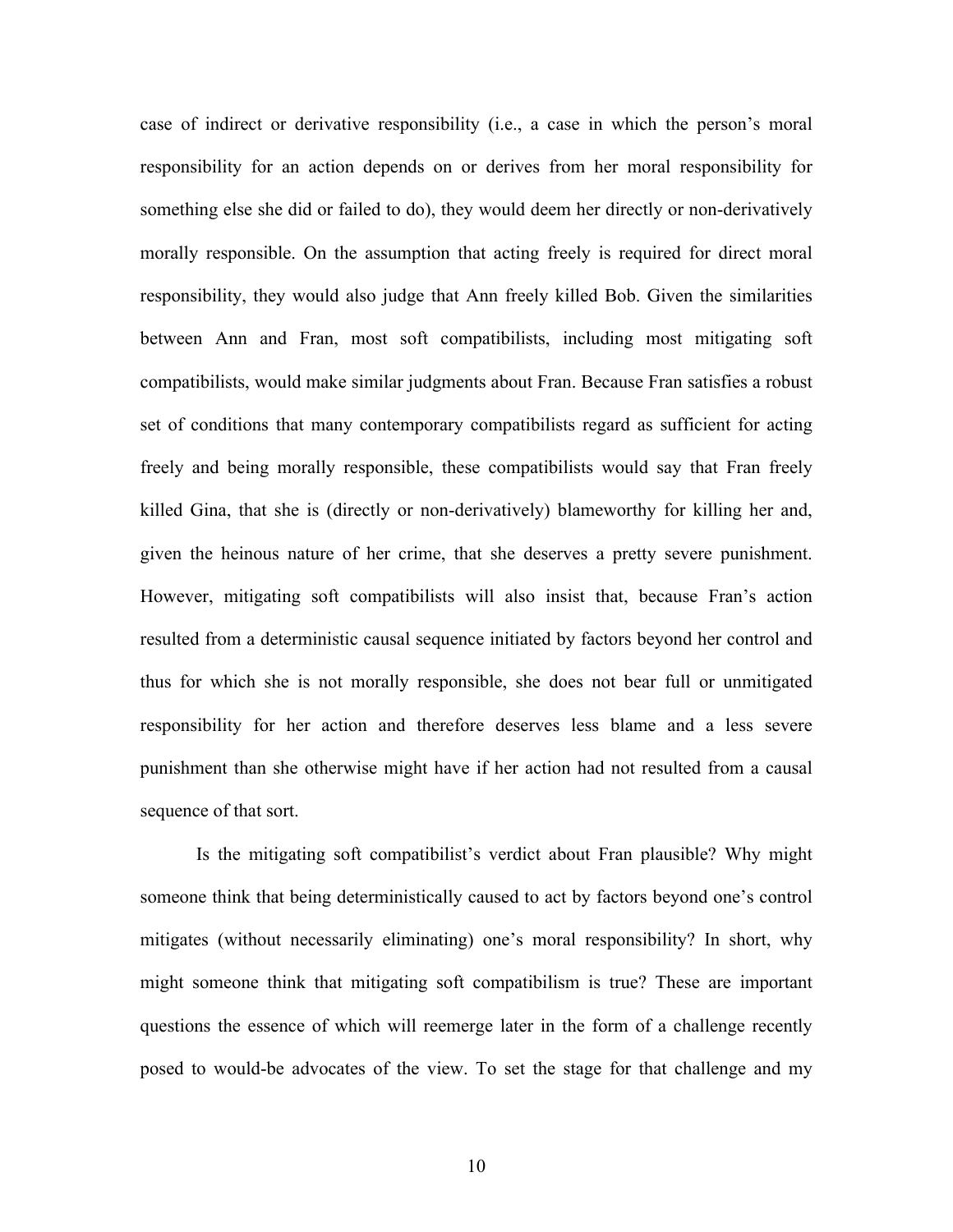suggestions as to how mitigating soft compatibilists might go about addressing it, I turn now to a popular style of argument against compatibilism and a mitigating soft compatibilist response to it.

### **3. Manipulation and Mitigated Blame**

Arguments against compatibilism sometimes feature thought-experiments in which one individual—a deity, devil or sophisticated behavioral engineer, for example surreptitiously makes another person acquire certain psychological features that in turn deterministically result in that person's performing a certain action. The claim on the part of some incompatibilists is that agents who are manipulated in this way are not to blame for the resulting action, and that, when it comes to blameworthiness, there are no relevant differences between agents in suitably constructed manipulation scenarios of this sort and ordinary agents in deterministic universes. If they are right, then compatibilism is false. The mitigating soft compatibilist, we will see, has a unique response to this sort of argument, one not available to proponents of ordinary brands of compatibilism.

Several manipulation arguments of the sort just described have been offered in recent years.<sup>7</sup> Although the details of these arguments sometimes differ markedly, there nevertheless seems to be a basic strategy that is common to most of them, which can be captured in the following three-step blueprint. *Step one*: tell the story; construct a coherent example in which someone is covertly manipulated into behaving in a certain way. *Step two*: make the case that, when it comes to moral responsibility, there are no important differences between the victim of this sort of manipulation and normal agents

 <sup>7</sup> See Kane 1996, Mele 2006, Pereboom 2001, Rosen 2002, Taylor 1974 and Todd 2011. For a helpful discussion of the various forms manipulation arguments take, see Mele 2008.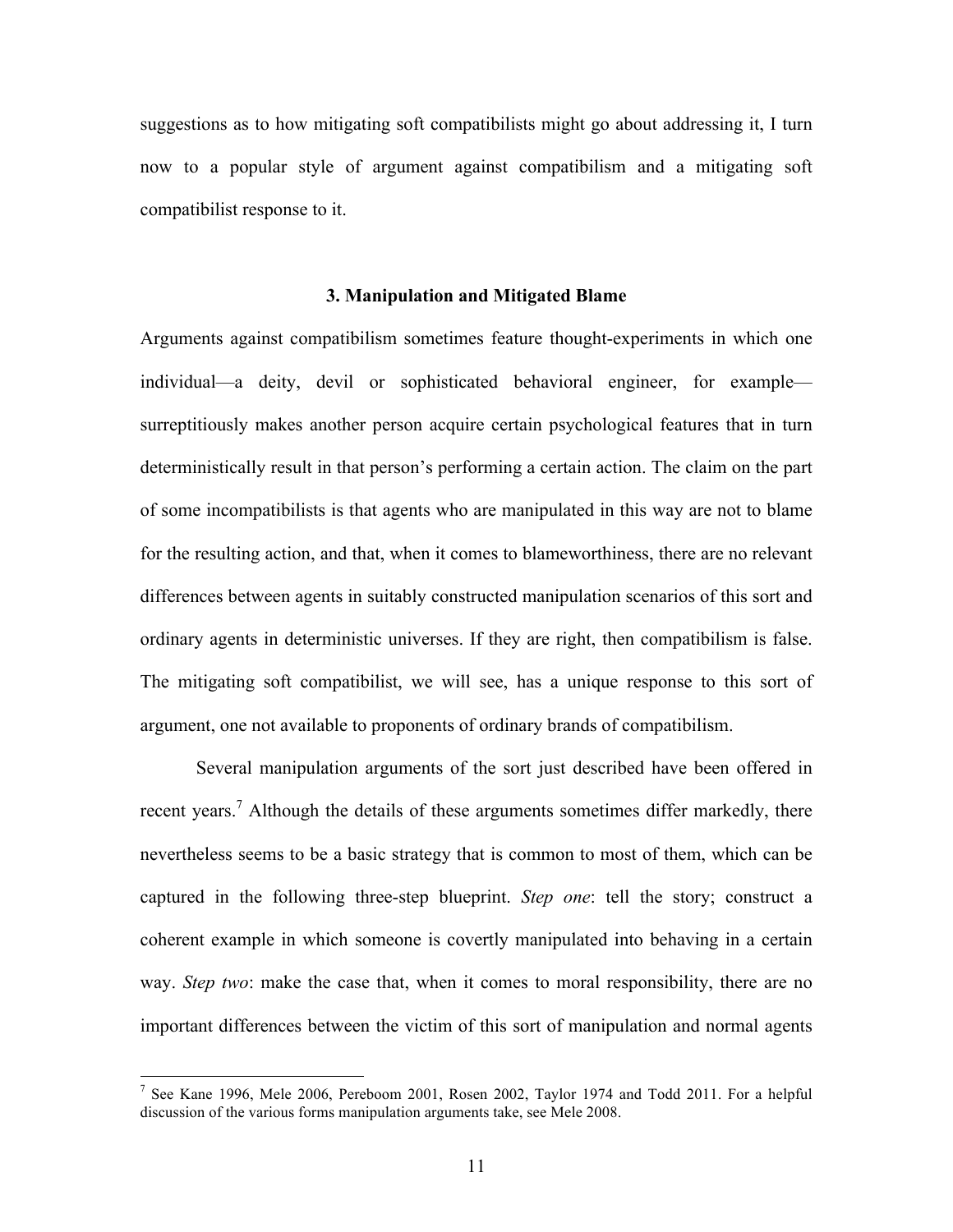in deterministic universes. *Step three*: make the case that the agent featured in the manipulation story does not act freely and is not morally responsible for what he did. The incompatibilist conclusion follows from steps two and three.

Consider this widely discussed manipulation story of Derk Pereboom's:

Plum is like an ordinary human being, except that he was created by a team of neuroscientists, who…have programmed him to weigh reasons for action so that he is often but not exclusively rationally egoistic, with the result that in the circumstance in which he now finds himself, he is causally determined to undertake the moderately reasons-responsive process [of deliberation] and to possess the set of first- and second-order desires that result in his killing Ms. White. He has the general ability to regulate his behavior by moral reasons, but in these circumstances, the egoistic reasons are very powerful, and accordingly he is causally determined to kill White for these reasons. Nevertheless, he does not act because of an irresistible desire. (2001: 113-114)

Now consider the following argument against compatibilism based on this story:

- 1. When it comes to free action and moral responsibility, there is no relevant difference between Plum and ordinary agents in deterministic universes.
- 2. Plum did not kill Ms. White freely and, consequently, is not even partly morally responsible for killing her.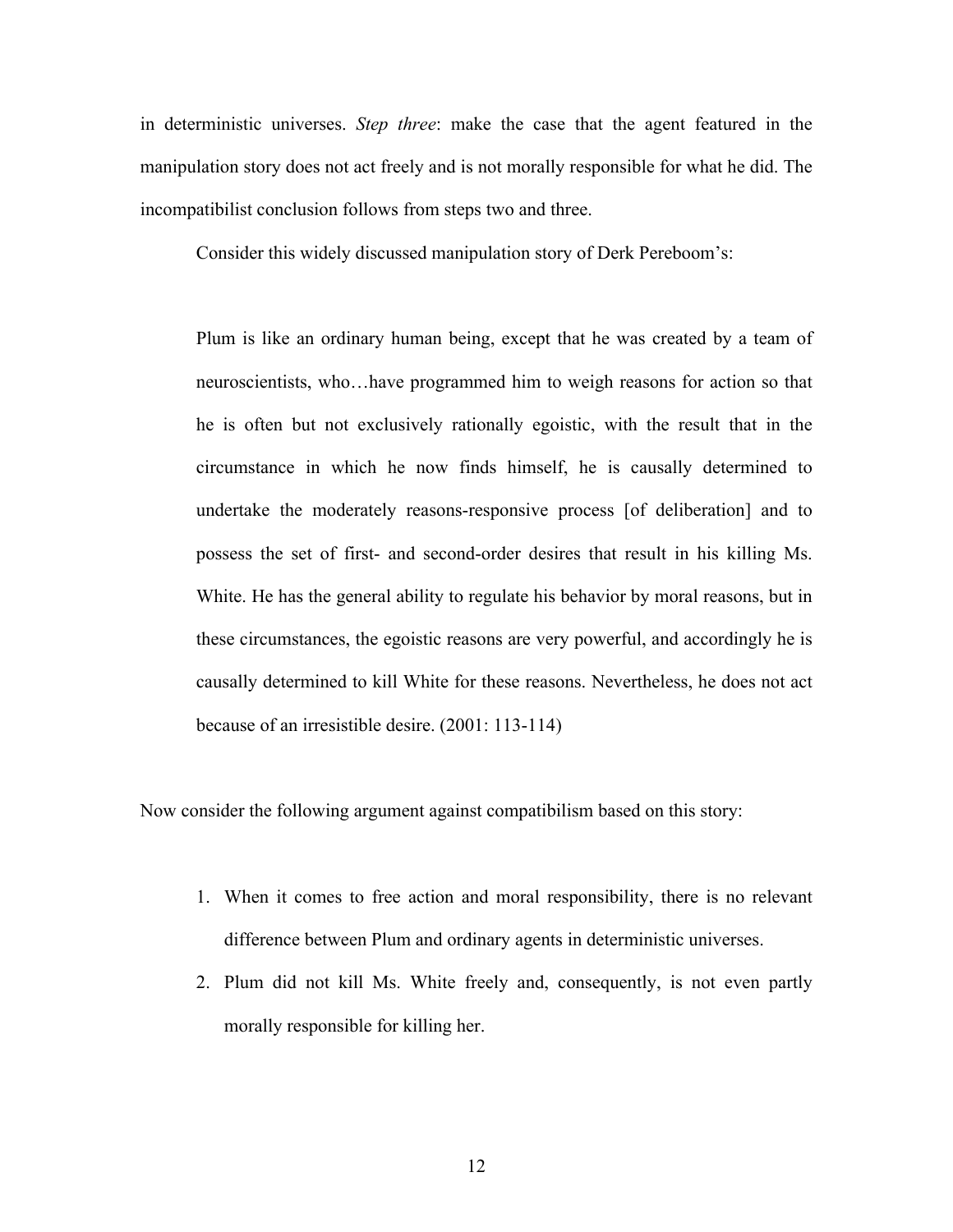3. Therefore, determinism is not compatible with free action and moral responsibility.<sup>8</sup>

Let's briefly consider both of the argument's premises in turn.

Begin with premise 1. Whether this premise is true depends on whether there is a necessary condition for free action and moral responsibility that is not satisfied in Pereboom's story and that could be satisfied by normal agents in deterministic universes. Is there any such condition? Some think not. Pereboom deliberately constructs the example in such a way that Plum satisfies the central conditions for moral responsibility specified by several influential compatibilist accounts of freedom and responsibility. Others, however, demur, insisting that there are plausible compatibilist requirements for free action and moral responsibility that Plum does not satisfy.<sup>9</sup> Suppose theorists in this latter group are right. Then premise 1 is false and the argument is unsound. But might Pereboom's story be augmented so that premise 1 comes out true? I discuss that question shortly. First, some brief remarks about premise 2 are in order.

Why think premise 2 is true? Why think that Plum did not kill Ms. White freely and that he is not morally responsible for killing her? Here an incompatibilist is likely to make a direct appeal to our intuitions. "Look," an incompatibilist might say, "how can we legitimately blame Plum for killing Ms. White or say that he deserves punishment for what he did? It's simply not his fault that he killed her. If anyone is to blame for Ms. White's death, and if anyone deserves to be punished for killing her, surely it's the neuroscientists. True, Plum intentionally murdered poor Ms. White, but he was in effect

<sup>&</sup>lt;sup>8</sup> This argument, it should be noted, is not Pereboom's, though it does has certain affinities with his "Fourcase Argument." For the details of that argument, see Pereboom 2001. <sup>9</sup> See, e.g., Demetriou 2010 and Mele 2006: 138-144.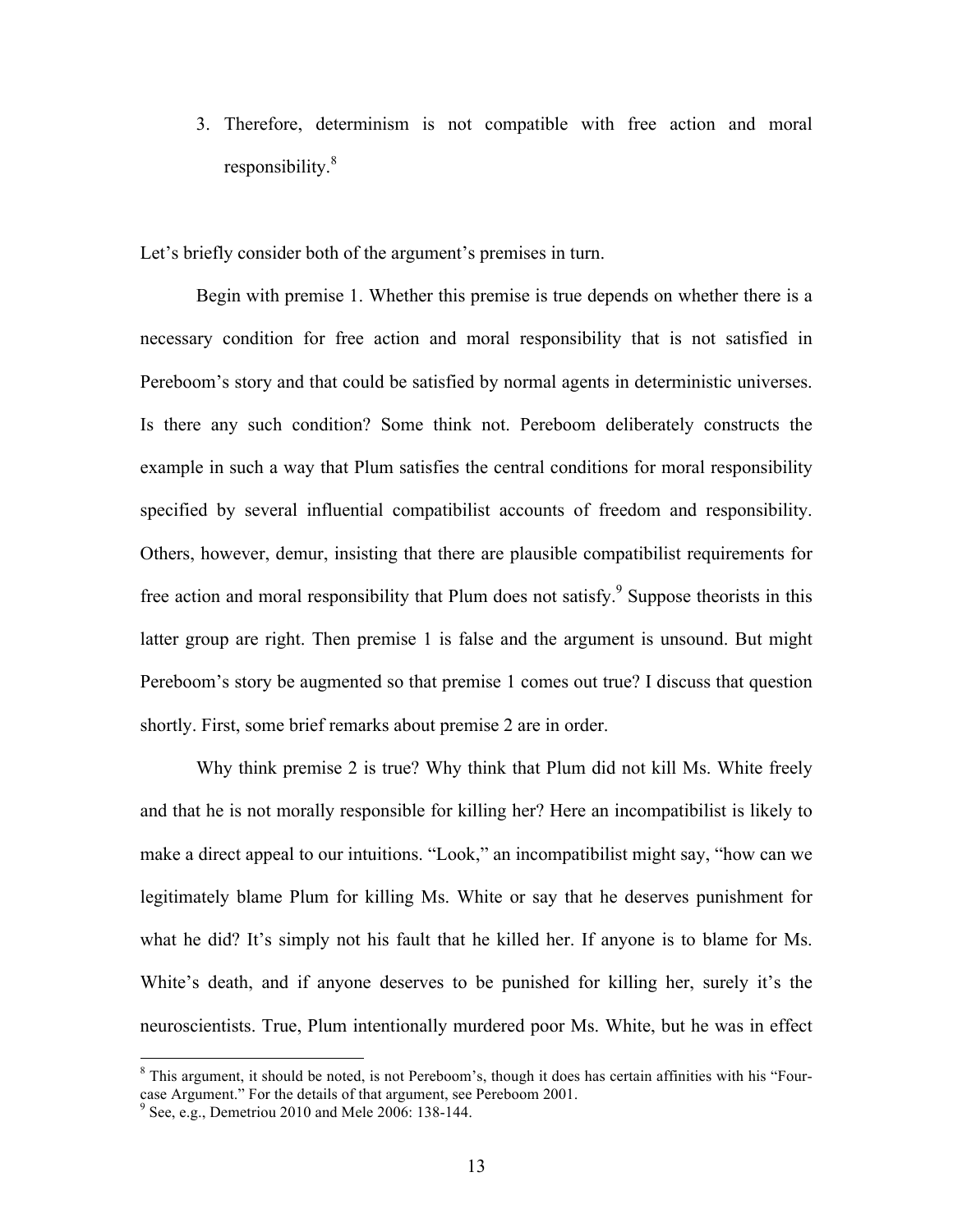the puppet of the neuroscientists—a very fancy puppet, to be sure, one with no literal strings and lots of psychological bells and whistles, but a puppet nonetheless. The neuroscientists set in motion processes over which Plum had no control that inevitably resulted in his killing Ms. White. When we keep these things firmly in mind, it is surely implausible to think that Plum acted freely or that he is morally accountable for what he did." Or at any rate, so some incompatibilists will say.

What should compatibilists say in response to the sort of manipulation argument presently at issue? As Michael McKenna has observed, there is no one-size-fits-all compatibilist reply (2008: 143). Depending on the details of a particular compatibilist's preferred account of free action and moral responsibility, it may be that Plum fails to meet a requirement specified by that account. If so, then compatibilists who endorse the account can resist premise 1. This is what McKenna calls a soft-line reply. However, many compatibilists are not content to rely solely on this sort of response.

A difficulty with soft-line replies, as some theorists see it, is that they simply invite the incompatibilist to revise the manipulation story at issue so that the requirement allegedly not satisfied in the original version of the story is satisfied in the revised version. One way to forestall this sort of rejoinder would be to identify a necessary condition for free action and moral responsibility that cannot be satisfied in a manipulation scenario like Pereboom's but that can be satisfied by ordinary agents in a deterministic universe. However, some compatibilists are less than optimistic about the prospects for finding such a requirement and thus are unwilling to rely solely on soft-line replies. In their opinion, these replies may succeed against particular manipulation arguments that appeal to cases that have not been crafted carefully enough so as to ensure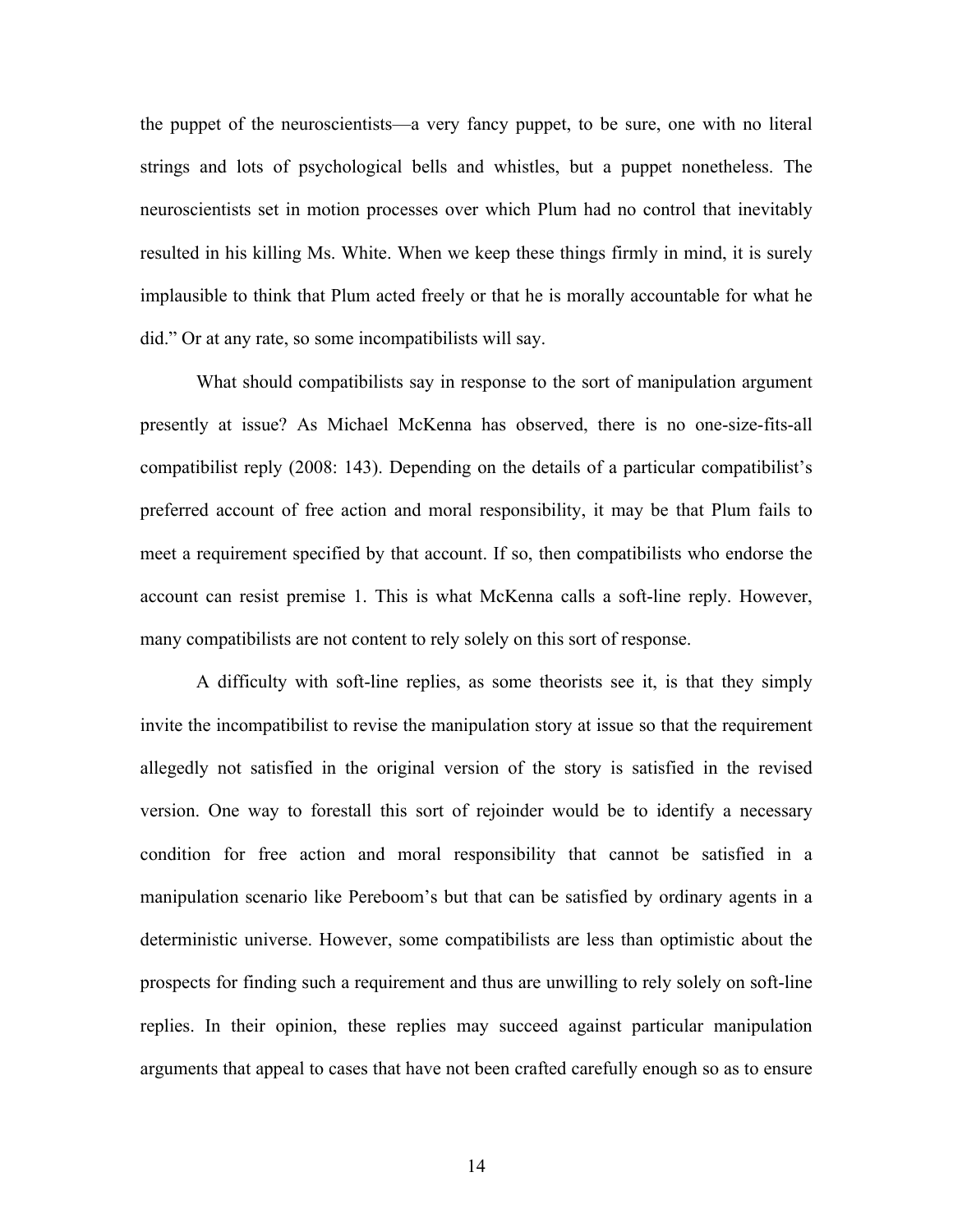that the agent featured in the example satisfies certain plausible compatibilist requirements for free action and moral responsibility, but in the absence of a requirement of the sort just described, soft-line replies will be fundamentally incapable of rebutting the best, most carefully crafted manipulation arguments, as incompatibilists will be capable of constructing the manipulation story at issue in such a way that all plausible compatibilist-friendly requirements for free action and moral responsibility are satisfied by the featured agent.<sup>10</sup> If this is right, then compatibilists hoping to put manipulation arguments to rest once and for all must take a harder line.

A second option for compatibilists is to grant premise 1, at least for the sake of argument, and to reject premise 2 instead. This is what McKenna calls a hard-line reply. Hard-liners grant that, when it comes to free action and moral responsibility, there is not, or at least needn't be, an important difference between an agent like Plum who has been covertly manipulated and normal agents in deterministic universes. They contend that, because the story about Plum is, or at least could be transformed into, one in which Plum satisfies their preferred set of sufficient conditions for free action and moral responsibility, he did indeed kill Ms. White freely and is morally responsible for killing her, the neuroscientists' involvement notwithstanding.

Proponents of manipulation arguments often attempt to move (via a claim like premise 1) from the intuition that the agent featured in the manipulation scenario does not act freely and is not morally responsible to the conclusion that normal agents in deterministic universes do not act freely and are not morally responsible either. They begin with what they see as the obvious fact that the manipulated agent lacks free will and is not morally responsible and then, on the basis of the likes of premise 1, invite us to

 $10$  McKenna 2008 is one compatibilist who seems to endorse this take on soft-line replies.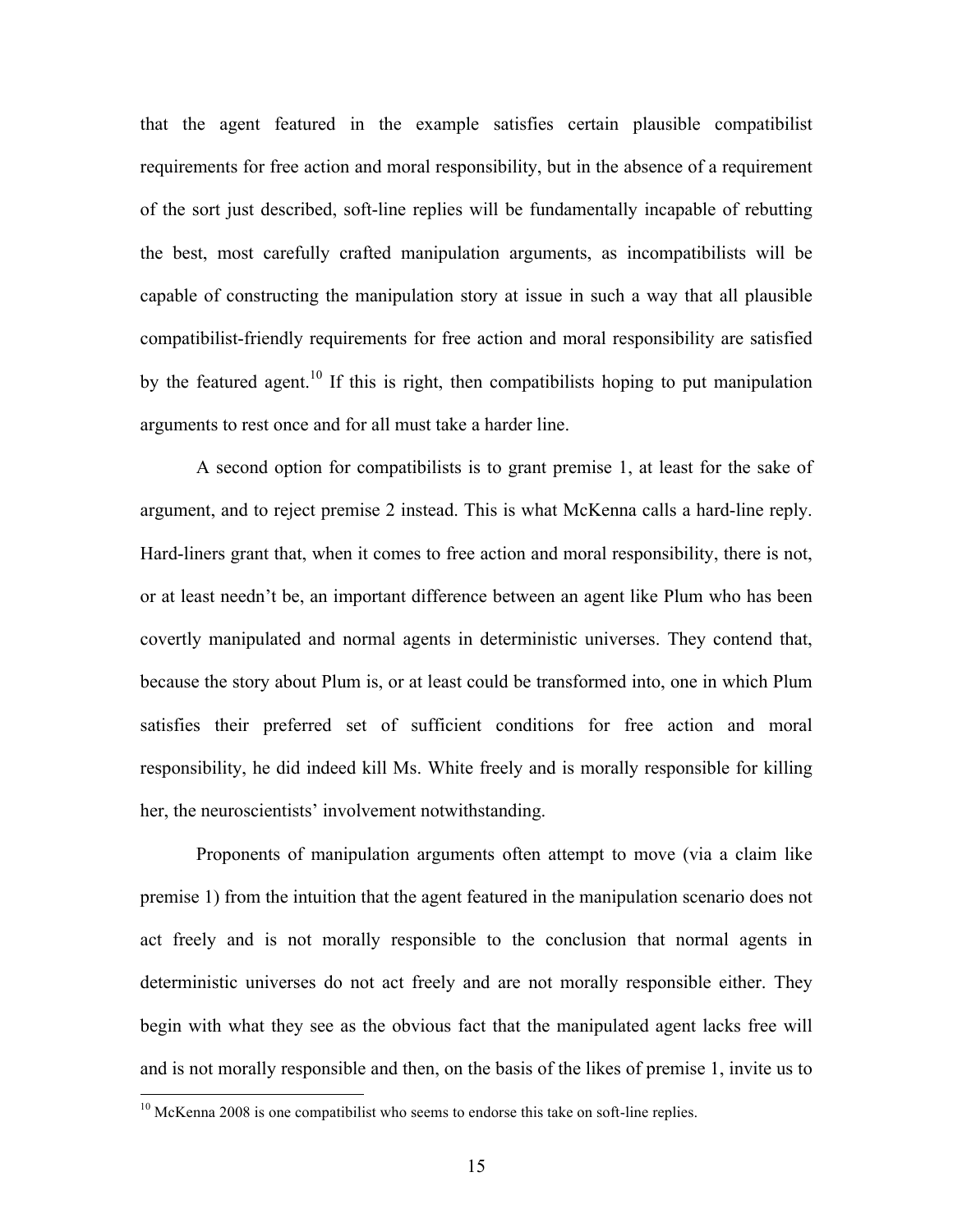conclude that normal agents in deterministic universes do not act freely and are not morally responsible. One strategy for motivating the hard-line reply is to move in the opposite direction. Consider a version of Pereboom's example *sans* the team of neuroscientists in which determinism is true and Plum is created in the normal way. The hard-liner points out that in this modified version of the story, there is no non question begging reason to suppose that Plum lacks moral responsibility for his action. But now, if there really is no relevant difference with respect to moral responsibility between this version of the case and the original version in which Plum is the victim of the neuroscientists' machinations, then, the hard-liner will insist, there is no non question begging reason to suppose that Plum lacks moral responsibility in the original case.<sup>11</sup>

What are we to make of the hard-line reply? Although some compatibilists apparently feel comfortable saying that an agent like Plum is, or at least could be, morally responsible for his action despite its strange causal history, other theorists, including reflective agnostics about these issues and at least some compatibilists, may find themselves slightly more reluctant to make that concession. They may agree that the incompatibilist reaction to Pereboom's story that I sketched earlier has some intuitive appeal, enough to make them hesitant to grant that Plum acted freely or that he is morally responsible. For theorists of this sort, I recommend considering a mitigating soft compatibilist variation on the hard-line reply.

Mitigating soft compatibilists, of course, will say that upon learning about how Plum's action was produced, we should blame him less harshly and punish him less severely than we would have had his action been produced in a suitably indeterministic fashion. However, on their view, Plum still merits some blame for what he did, assuming

<sup>&</sup>lt;sup>11</sup> Both McKenna 2008 and Fischer 2011 employ this strategy.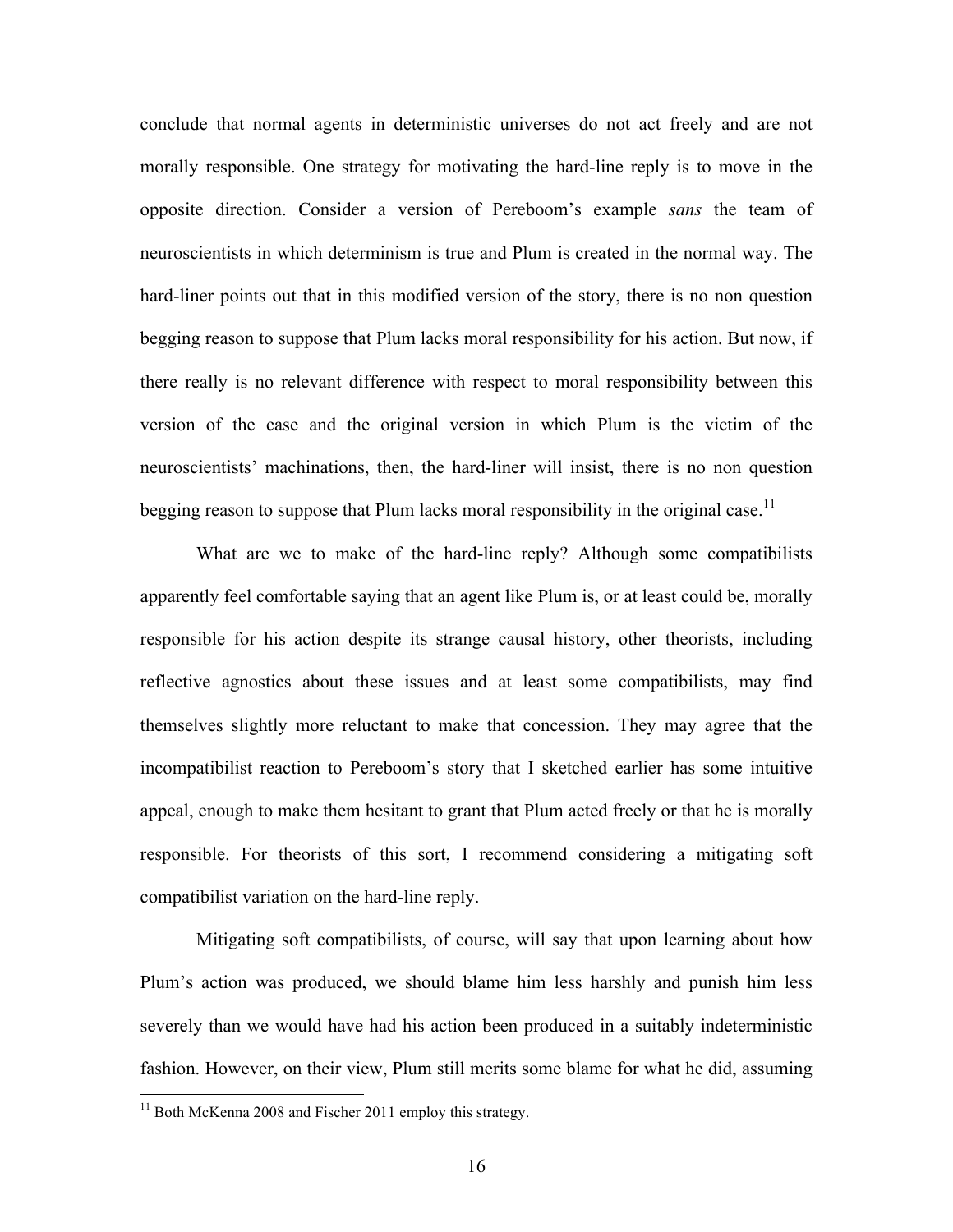that he satisfies their preferred set of compatibilist sufficient conditions for responsibility. According to mitigating soft compatibilists, then, Plum did indeed kill Ms. White freely and is blameworthy for killing her, but his blameworthiness is mitigated by the fact that his action was deterministically caused by events that occurred at or just after his conception over which he had no control and for which he bears no moral responsibility. How plausible is their assessment of Plum?

Imagine that we first learned about the murder of Ms. White in the morning paper. "Extra, extra, read all about it: prominent professor bludgeons homely maid to death with a candlestick in the ballroom!" On first reading about Plum's crime, and in the absence of any obvious mitigating or exculpating circumstances, most of us would no doubt be inclined to blame him fully for what happened. But suppose we subsequently learned about Plum's creation and programming at the hands of the neuroscientists. It is not at all implausible that learning these additional details would mollify, at least to some degree, the anger and indignation we feel towards Plum. Nor is it clear that this shift in our reaction to Plum and his behavior would be unwarranted. At the same time, however, neither is it obvious, at least by compatibilists' lights, that learning about these additional details would completely eliminate our anger and indignation towards Plum or that it would render such attitudes inappropriate given that, the manipulation notwithstanding, Plum retained various morally relevant agential capacities and satisfied a robust set of compatibilist conditions for free agency and moral responsibility.

Mitigating soft compatibilists, it seems, can explain this reaction to the story quite nicely. Again, they will insist that, because Plum satisfies a robust set of compatibilist sufficient conditions for free action and moral responsibility, he did indeed kill Ms.

17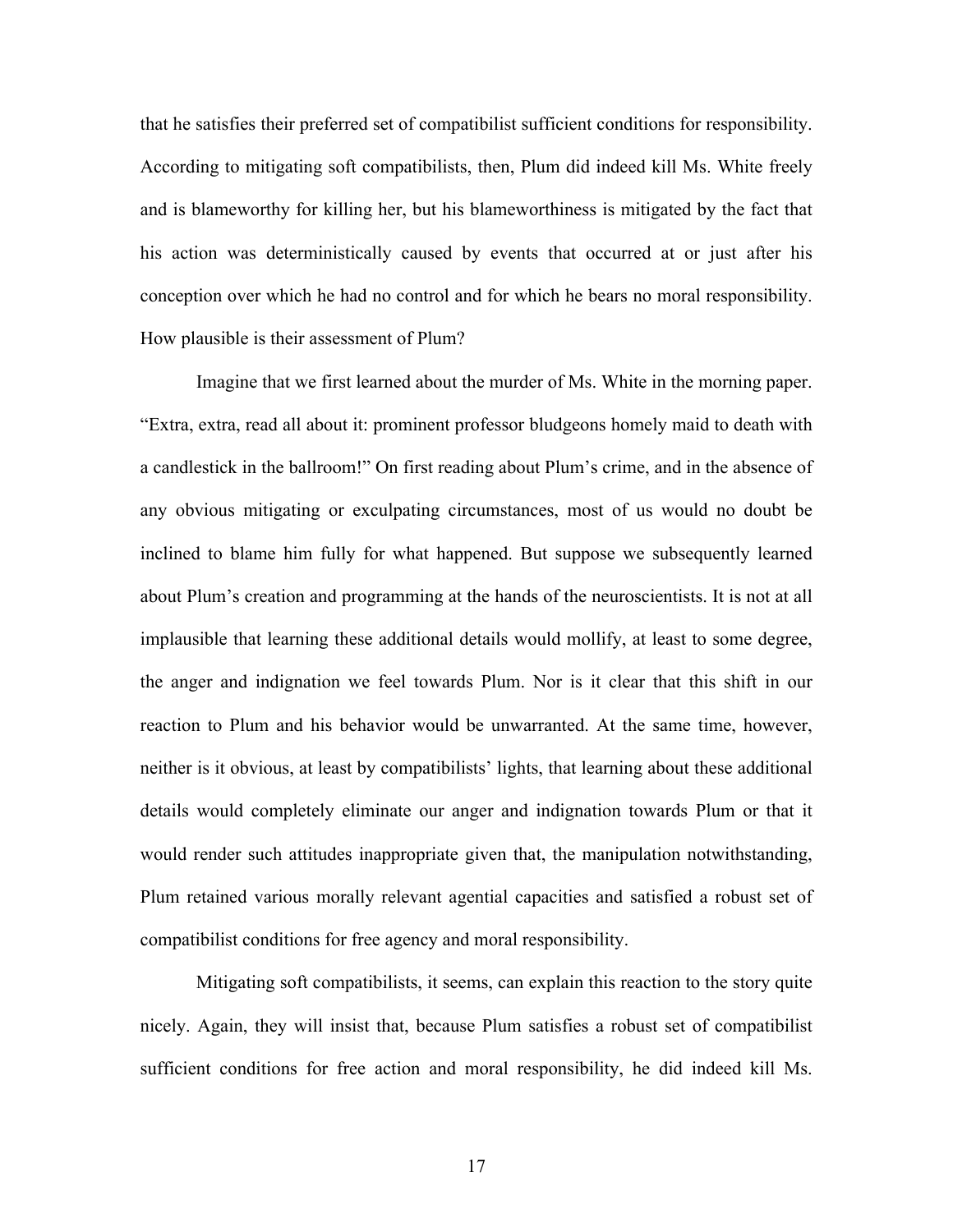White freely and is deserving of at least some blame for doing so. However, given the way in which his action was produced, they will also insist that he is worthy of less blame than he would have been had his action been produced in a suitably indeterministic fashion. If they are right, then it would be entirely appropriate for our initial outrage towards Plum to be mollified to some degree upon learning the details of his history, though some anger and indignation would still be warranted given that he satisfied the pertinent compatibilist conditions. Their assessment of Plum thus fits one natural reaction someone with compatibilist sympathies might have to Pereboom's story.

Notice that the mitigating soft compatibilist response to manipulation arguments should still be classified as a hard-line reply insofar as it maintains that Plum did act freely and that he deserves at least some blame for what he did despite his having been manipulated. However, it is a significantly softer hard-line reply insofar as it grants that the strange causal history of Plum's action diminishes his blameworthiness. Unlike other compatibilists who opt for the hard-line response, then, mitigating soft compatibilists are not committed to what some may see as the exceedingly strong claim that learning about the neuroscientists' involvement should occasion no revision whatsoever of our judgments about Plum and his moral responsibility. For this reason, their take on the hard-line reply seems to lighten the compatibilist's burden significantly and thus might make that sort of reply more appealing for those who initially find it difficult to accept.

The preceding discussion suggests a more general point. A standard complaint on the part of some critics of compatibilism is that compatibilist accounts of free action and moral responsibility give various (supposedly wide-spread) incompatibilist intuitions short shrift and that these accounts do not and, indeed, cannot explain away or otherwise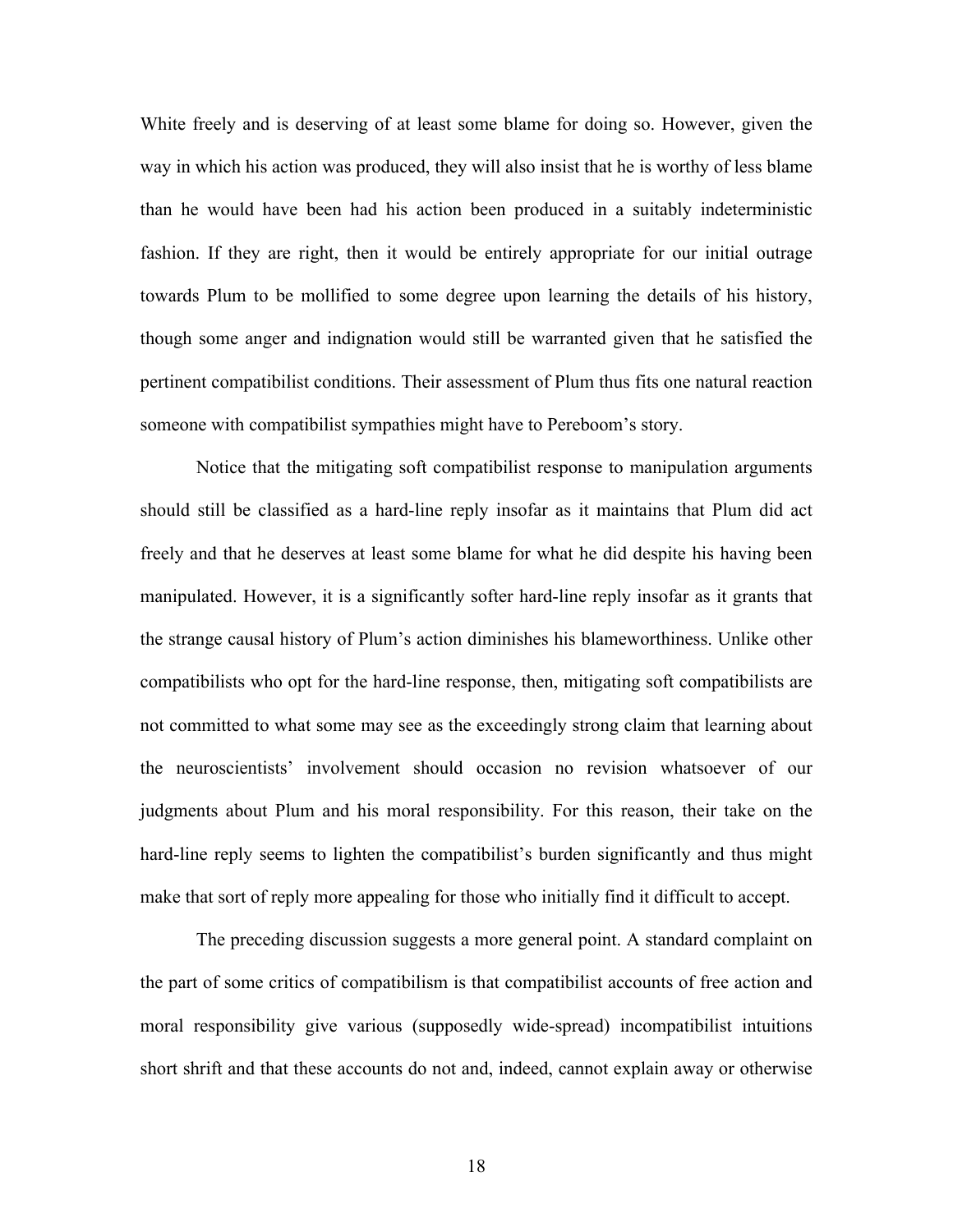do justice to such intuitions. (Manipulation arguments can be a particularly forceful and evocative way of expressing this sort of complaint.) A virtue of mitigating soft compatibilism is that it seems less vulnerable to this sort of worry. Because the view acknowledge that determinism is incompatible with certain kinds of morally relevant control and that, for this reason, the truth of determinism mitigates moral responsibility, it seems that the view can partially (though perhaps not fully) accommodate many of the intuitions that motivate people to embrace incompatibilism. Consequently, theorists who feel the "pull" of certain incompatibilist arguments and intuitions but who, like Fischer and other soft compatibilists, are hesitant to concede that our status as free agents who are sometimes morally responsible for our behavior hinges on whether determinism is true may find mitigating soft compatibilism to be an especially attractive compromise, as it successfully insulates, to some degree at least, our ordinary beliefs about ourselves as free and responsible agents and our associated practices of holding each other morally accountable from certain empirical discoveries, while at the same time granting that being deterministically caused to act by factors beyond one's control and for which one is not responsible is not entirely irrelevant to an assessment of one's moral responsibility.

#### **4. A Challenge For Mitigating Soft Compatibilism**

Earlier I raised the question of whether mitigating soft compatibilism, whatever virtues it may possess, is ultimately a tenable position. I turn now to a recent challenge to mitigating soft compatibilism based on manipulation cases which bears directly on that question, and I sketch a pair answers to the challenge.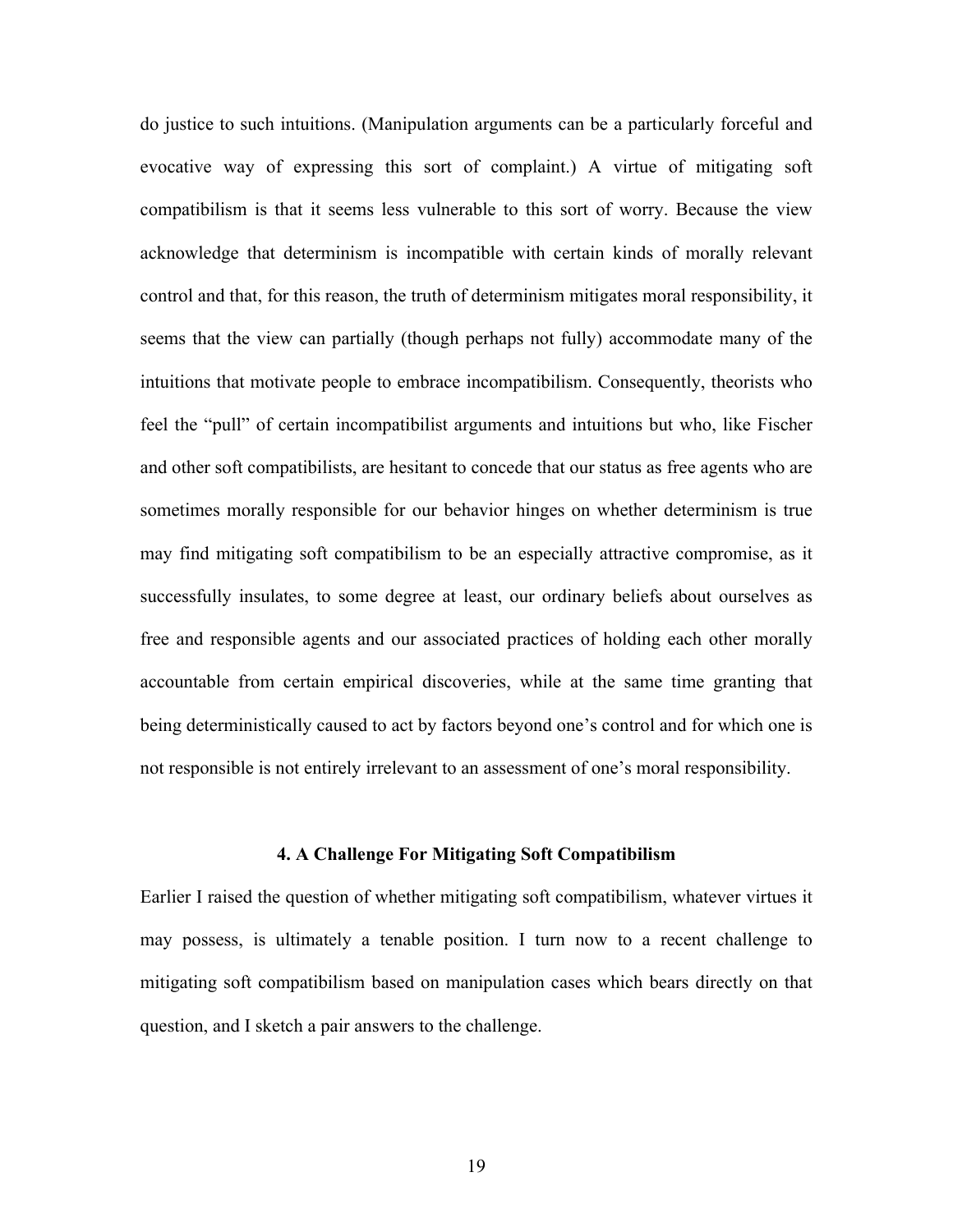Consider Plum once more, and assume for the sake of argument that there is no relevant difference when it comes to free action and moral responsibility between him and ordinary agents in deterministic universes. According to Patrick Todd (2011), standard compatibilists who grant this assumption are committed to what he and most other incompatibilists see as the "excessively strong claim" that "finding out about the role of the neuroscientists should make *no difference* to one's feelings of moral disgust towards Plum….As the incompatibilist sees things," he tells us, "it is hard enough to maintain that Plum deserves blame, but things are apparently even harder: if the [standard] compatibilist is to be believed, not even a revision of judgment is appropriate, given knowledge of Plum's background" (130-131). In Todd's opinion, then, standard varieties of compatibilism come with an even steeper price tag than one might originally have thought. Not only are standard compatibilists committed to saying that Plum is blameworthy for killing Ms. White, they must also make the stronger and seemingly implausible claim that the neuroscientists' involvement in the production of Plum's action in no way affects Plum's moral responsibility. This, Todd thinks (and I agree), seems rather implausible.

Mitigating soft compatibilism, however, apparently does not come with such a high price tag, as proponents of the view are not committed to the excessively strong claim Todd identifies—indeed, they are committed to rejecting it. As I explained in the preceding section, although mitigating soft compatibilists will insist that Plum is morally responsible and that he deserves at least some blame for what he did, they will also claim that his blameworthiness is mitigated and that, upon learning about how Plum's behavior was produced, we should judge him less severely than we otherwise might have had we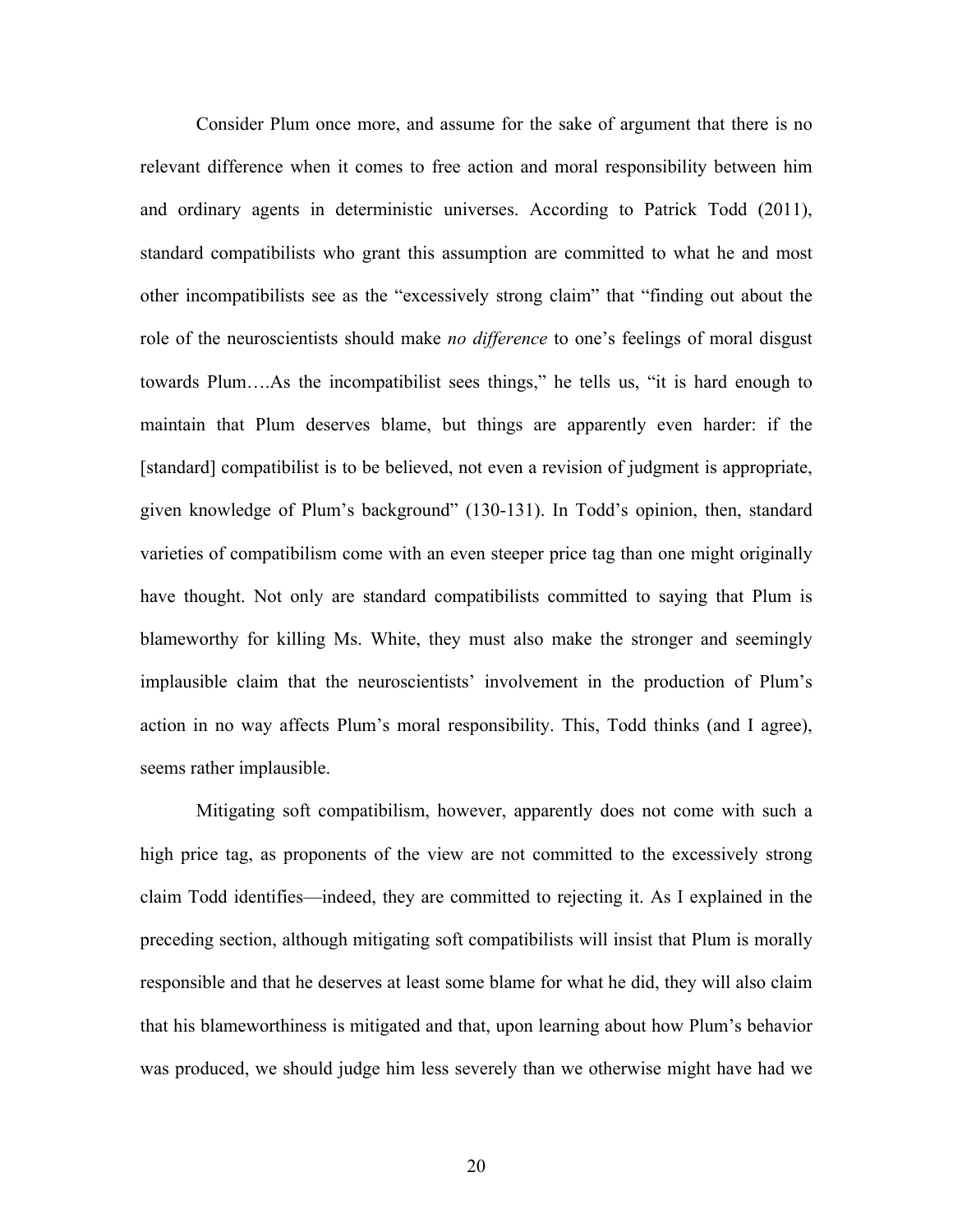not been privy to the relevant details of his past. They are therefore in agreement with Todd that finding out about the neuroscientists' involvement should make a difference to our feelings of moral disgust towards Plum and to our assessment of his blameworthiness. It would appear, then, that mitigating soft compatibilism has an important advantage over standard varieties of compatibilism.

Appearances can be deceiving, however. In Todd's opinion, the retreat to mitigating soft compatibilism only gets compatibilists out of the frying pan and into the fire. He says that "if the compatibilist admits that determinism itself is mitigating, a fair question is, In virtue of what? What is it about determinism's obtaining that makes revised judgments of blameworthiness appropriate?" The challenge for mitigating soft compatibilists is to answer this question, and Todd is not sanguine about their prospects for answering it. He claims that the compatibilist who is prepared to agree that determinism mitigates responsibility "is on thin ice, for she must specify features of determinism that only mitigate responsibility rather than ruling it out. Now, what could such features be? I submit that I cannot see what the compatibilist could offer here" (131). In contrast to Todd, I do not find it that difficult to see what mitigating soft compatibilists might say in response to the challenge he poses and thus am slightly more optimistic than he is about their prospects for answering it. In what follows, I explore two ways (there might, of course, be others) in which mitigating soft compatibilists might attempt to answer Todd's challenge.

## **5. Addressing the Challenge**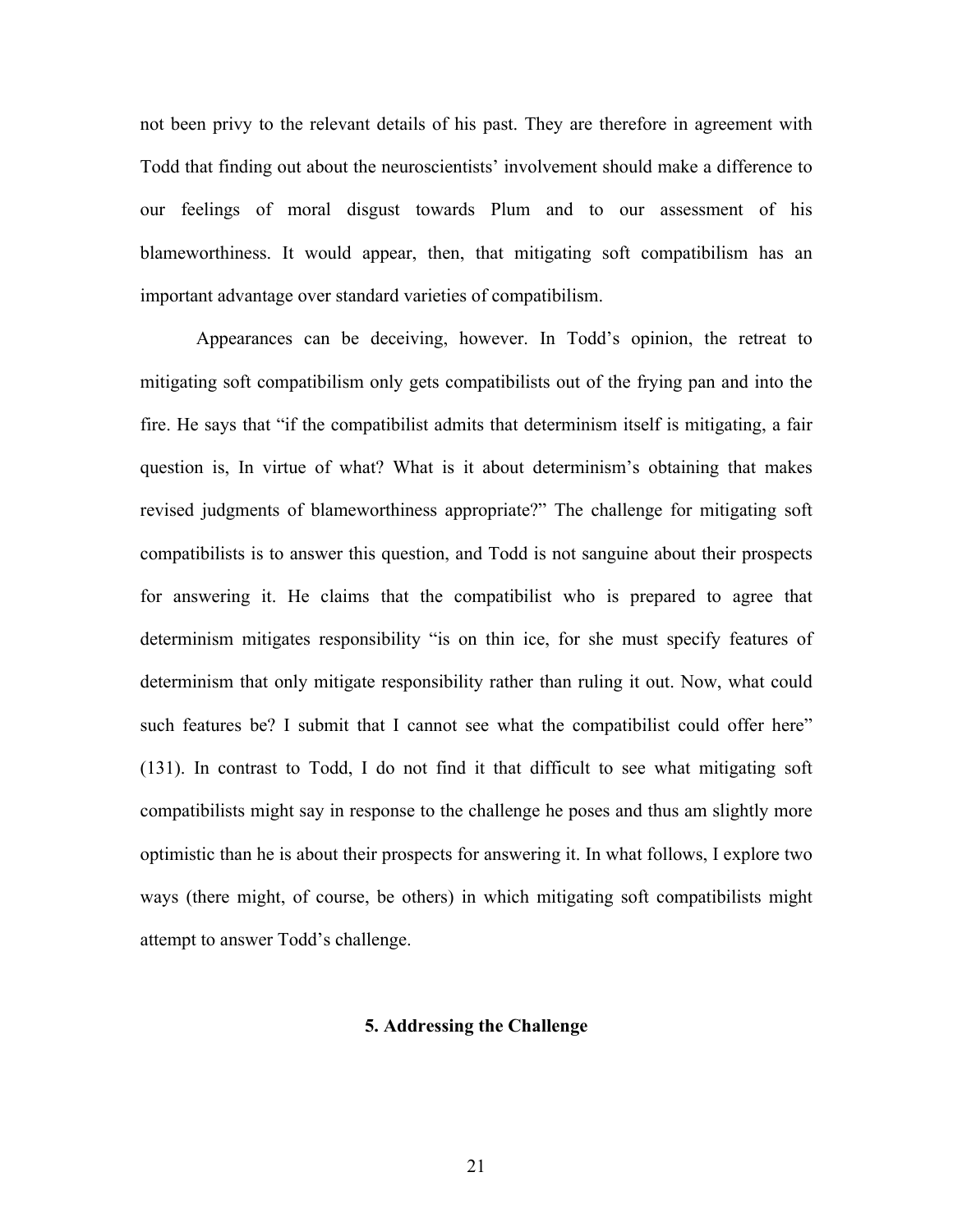Determinism, it seems clear, does not preclude all forms of control. This is something that incompatibilists should and, for the most part anyway, typically do concede. When Al drives his car in ordinary conditions, he controls the turns it makes in a way in which his passengers and others do not, even if the universe happens to be deterministic.<sup>12</sup> The debate between compatibilists and incompatibilists is therefore not a debate over whether determinism is compatible with control but rather whether determinism precludes certain kinds of control that we typically believe to be implicated in free action and moral responsibility.

According to Alfred Mele, "A distinction can be drawn between compatibilist or 'proximal' control and a kind of control that requires the falsity of determinism— 'ultimate' control" (2006: 7). Indeed, there may be several varieties of both proximal and ultimate control. One way mitigating soft compatibilists might try to respond to Todd's challenge would be to exploit the fact that there are these different kinds of control, some of which are compatible with determinism, others of which are not. One of their basic ideas, again, is that the strongest sort of control minimally required for free action and some degree of moral responsibility is compatible with determinism, but that there are other kinds of control which are required for full or unmitigated responsibility and that are incompatible with determinism. Let's explore one way in which this basic idea might be fleshed out and used in response to Todd's challenge.

Imagine a driving instructor who is happy to let his student, Al, steer the car right, but if Al shows any inclination of steering the car left or of continuing straight, the instructor is determined to take control of the car and steer it right. As it happens, Al steers the car to the right entirely of his own accord. By doing so, he guides the car in a

<sup>&</sup>lt;sup>12</sup> For this example, see Mele 2006: 7.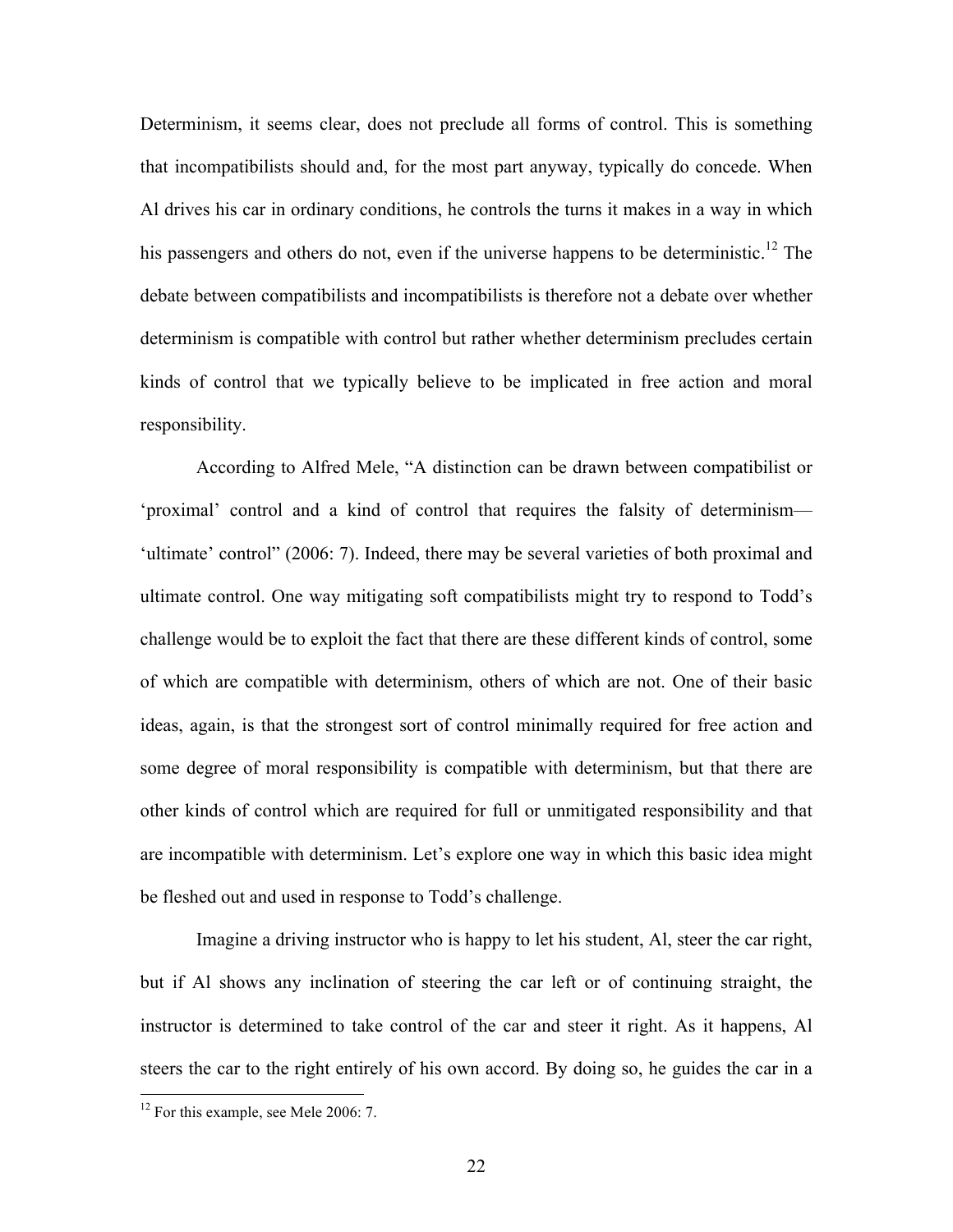certain direction, thus controlling the movement of the car, but given the instructor's intention, it seems he lacks control over whether or not the car goes left or right. In this case, the control Al exercises over the movement of the car consists not in his having control over whether the car goes right or left but rather in his guiding the car to the right.

Fischer and his co-author Mark Ravizza (1998: 32) use examples like this to illustrate the difference between two kinds of control: *guidance* control and *regulative* control. Regulative control, they say, implies that the agent has access to alternative possibilities. It "involves a *dual* power: for example, the power to freely do some act *A*, and the power freely to do something else instead," whereas guidance control is a matter of the action issuing from the agent's own suitably reasons-responsive mechanism (1998: 31). Although regulative control and guidance control typically go together, evidently they can be pried apart. In particular, it seems that a person can exercise guidance control even if he lacks regulative control over the event in question. This is illustrated by the likes of the driving instructor example. Al guides the car right and does so, we may suppose, on the basis of his own suitably reasons-responsive mechanism, but owing to the presence, power and intentions of the instructor, he does not have regulative control over the direction the car travels.

Guidance control, Fischer and Ravizza point out, is compatible with the truth of determinism, though regulative control arguably is not. Guidance control is therefore a variety of proximal control, and regulative control, if it is indeed incompatible with determinism, is a variety of ultimate control.<sup>13</sup> They also contend that, whereas guidance control is required for moral responsibility, regulative control is not. Their view is that

<sup>&</sup>lt;sup>13</sup> Mele (2006: 25 n. 4) himself notes that Fischer and Ravizza's distinction between guidance control and regulative control is similar to his distinction between proximal and ultimate control.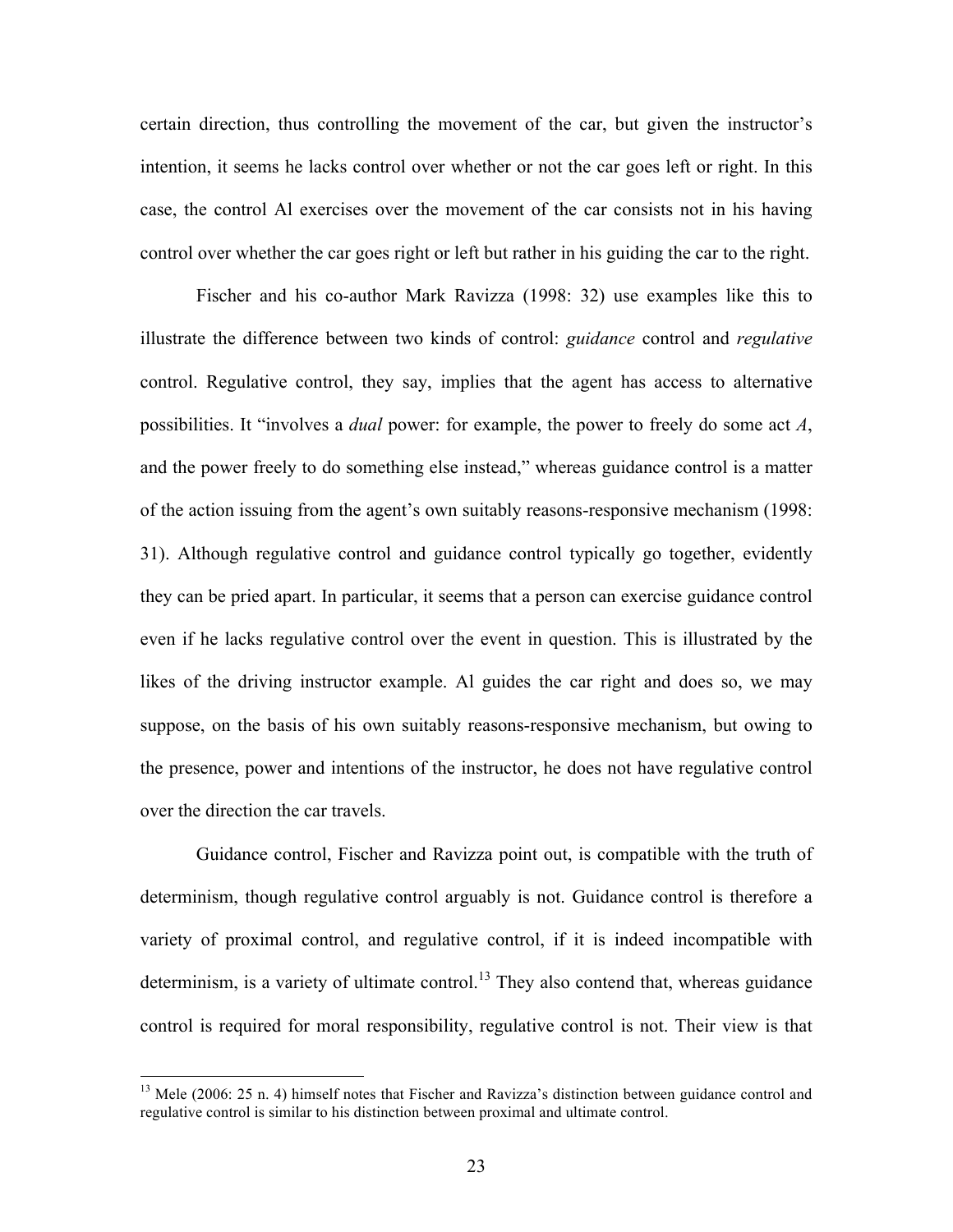regulative control is largely irrelevant to questions about moral responsibility. However, a compatibilist who finds the basic contours of Fischer and Ravizza's brand of (soft) compatibilism appealing needn't share their view about the irrelevance of regulative control to questions of moral responsibility.

It is open to mitigating soft compatibilists to maintain that agents who merely exercise guidance control bear less moral responsibility for their behavior—deserve less blame for their bad actions and less praise for their good actions, for example—than they otherwise would if, in addition to exercising guidance control, they also possessed regulative control over what they did. According to this brand of mitigating soft compatibilism, exercising guidance control over one's conduct is sufficient (in conjunction with any additional compatibilist requirements for free action and moral responsibility) to warrant some praise and blame, punishment and reward. However, agents who also exercise regulative control over their behavior bear greater responsibility for what they do than agents who exercise guidance control alone. This, a mitigating soft compatibilist might say, is because the actions of agents who have regulative control are "up to" those agents in a way that the actions of agents who merely exercise guidance control are not. Agents who have regulative control possess a kind of control over their behavior that allows them to select from two or more alternative courses of action, each of which is genuinely available to the agent, a fact that a mitigating soft compatibilist might plausibly insist is relevant to these agents' moral responsibility.

What would mitigating soft compatibilists who take this line say about the Frankfurt-style cases, which many believe show that regulative control is not required for, and, indeed, is entirely irrelevant to, a person's moral responsibility for what he did?

24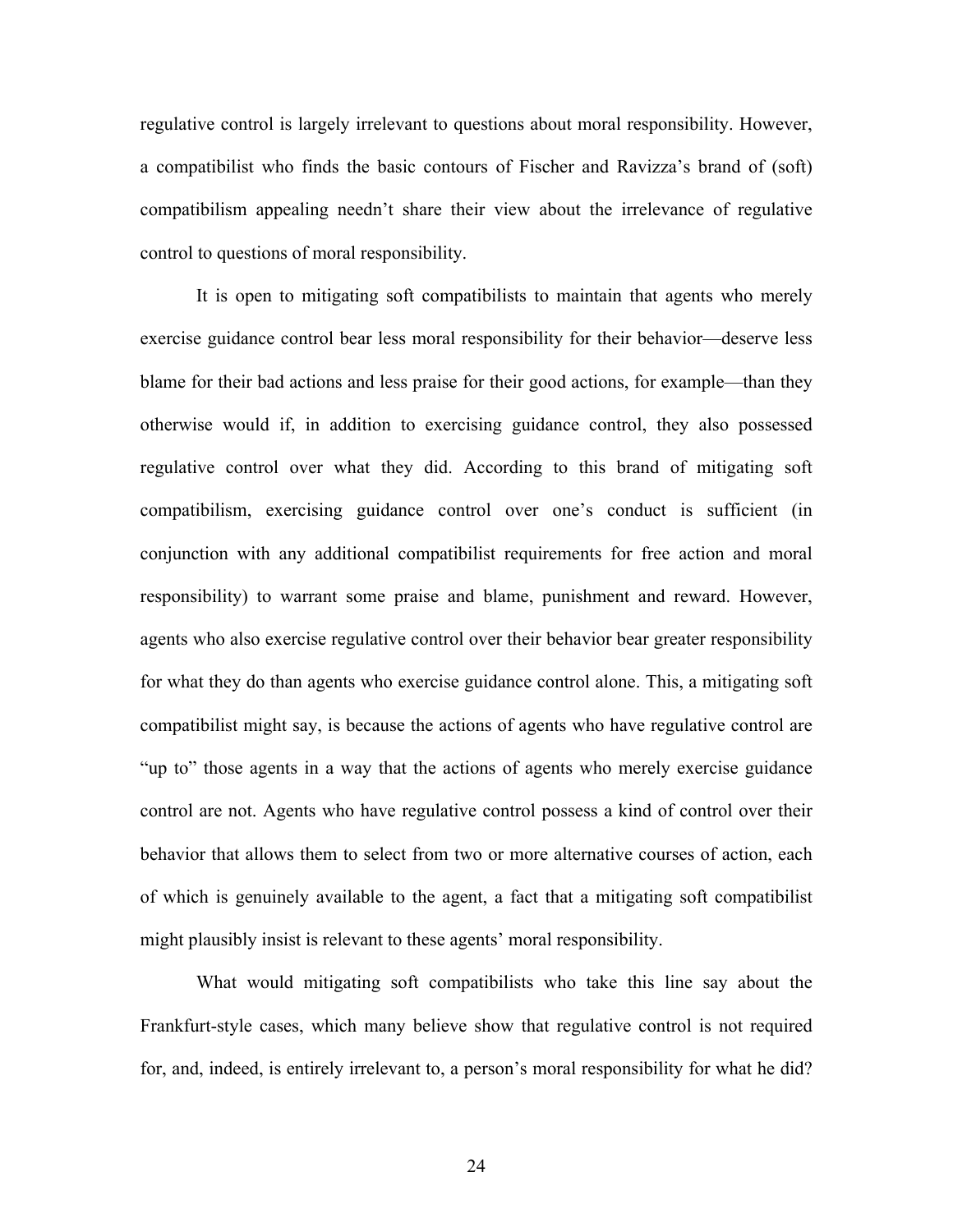One option would be to deny that such cases are counterexamples to the claim that regulative control is required for responsibility. I myself find this option quite appealing.<sup>14</sup> Of course, a mitigating soft compatibilist who said this but who rejected the claim at issue would then have to find independent grounds for eschewing that claim. A second option would be to say that, because the agent in a suitably constructed Frankfurtstyle case found himself, through no fault of his own, in circumstances which guaranteed that he would perform a certain action, he bears less responsibility for performing that action than he would have if it had been genuinely up to him (in a sense of "up to him" that involves having access to alternative possibilities) whether he performed it.<sup>15</sup>

In a typical Frankfurt-style case, the circumstances that preclude the agent's having regulative control over his action are said to in no way figure in the production of that action, and proponents of Frankfurt-style cases often make the claim, *C*, that circumstances that are in this way explanatorily irrelevant have no bearing whatsoever on an agent's moral responsibility for what he did. If *C* were true, then a mitigating soft compatibilist could not plausibly say that the circumstances which preclude the agent's having regulative control in Frankfurt-style cases thereby also diminish the agent's moral responsibility. However, an argument for *C* is needed. If facts that play no role in producing an agent's action can affect whether the agent possesses regulative control over that action, why can't those same facts affect whether, or to what degree, the agent is morally responsible? Moreover, there is reason to think that *C* is false.

<sup>&</sup>lt;sup>14</sup> For some recent defenses of this option, see Franklin 2011, Palmer 2011 and Robinson 2012.<br><sup>15</sup> Yet another option would involve a combination of the first two responses. A mitigating soft

compatibilist might insist that some Frankfurt-style cases are not counterexamples to the claim that regulative control is required for responsibility, while others are.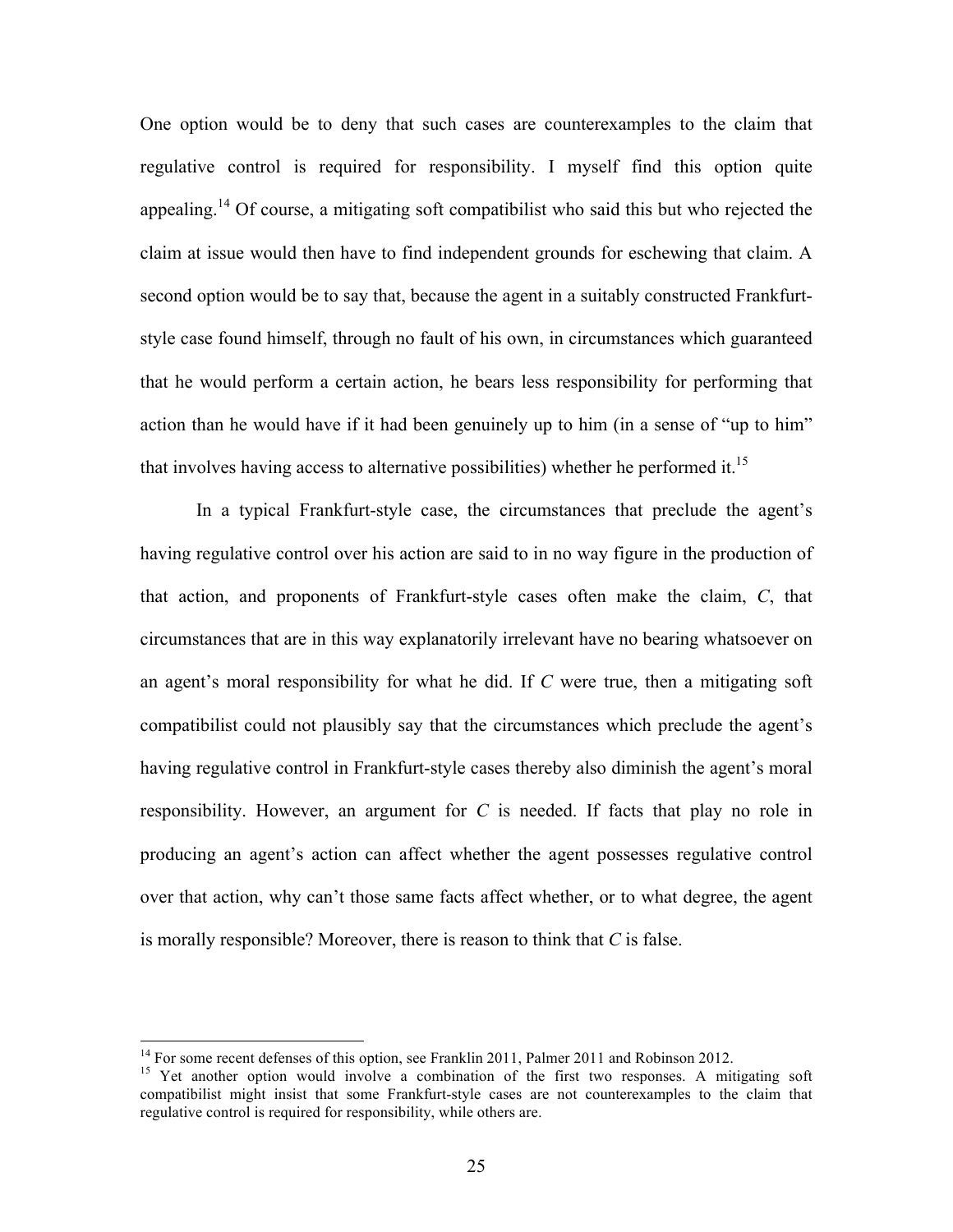Marla is walking by a lake when she notices a small child drowning in it. She deliberates for a moment about what to do, comes to the conclusion that she ought (i.e., is morally required) to try to rescue the child and, after a brief moment of hesitation, freely jumps in and rescues him. Compare two different versions of this scenario. In the first version, Marla experiences some slight trepidation about jumping in and attempting the rescue, which she easily overcomes. In the second, Marla suffers from a severe case of hydrophobia, but heroically overcomes her fear. It is plausible that in the first version of the story, Marla merits some praise for her heroic actions. It is also plausible that in the second version she merits even more praise, and her hydrophobia seems relevant here. Had she not been so afraid of water in the second version of the story, she arguably wouldn't deserve any more praise for jumping in and rescuing the child than she deserves in the first version in which she experiences only a minimal amount of fear. But her hydrophobia needn't have played a role in the production of her actions. Marla rescued the child in spite of her fear, not because of it. If this is right, then it would appear that factors that do not figure in the production of a person's action can nevertheless still have an effect on the degree to which the person is morally responsible for performing the action and thus are not always irrelevant to an agent's moral responsibility.<sup>16</sup>

A mitigating soft compatibilist who adopts the view that lacking regulative control, although not sufficient on its own to deprive an agent of responsibility, nevertheless mitigates responsibility has an answer to Todd's challenge. Why does determinism mitigate moral responsibility without eliminating it? One reason, this type of mitigating soft compatibilist will say, is that determinism is incompatible with regulative

<sup>&</sup>lt;sup>16</sup> A similar, though importantly different, point is made by Widerker 2003. Widerker argues that factors that do not figure in the production of an action can affect whether the agent is blameworthy at all.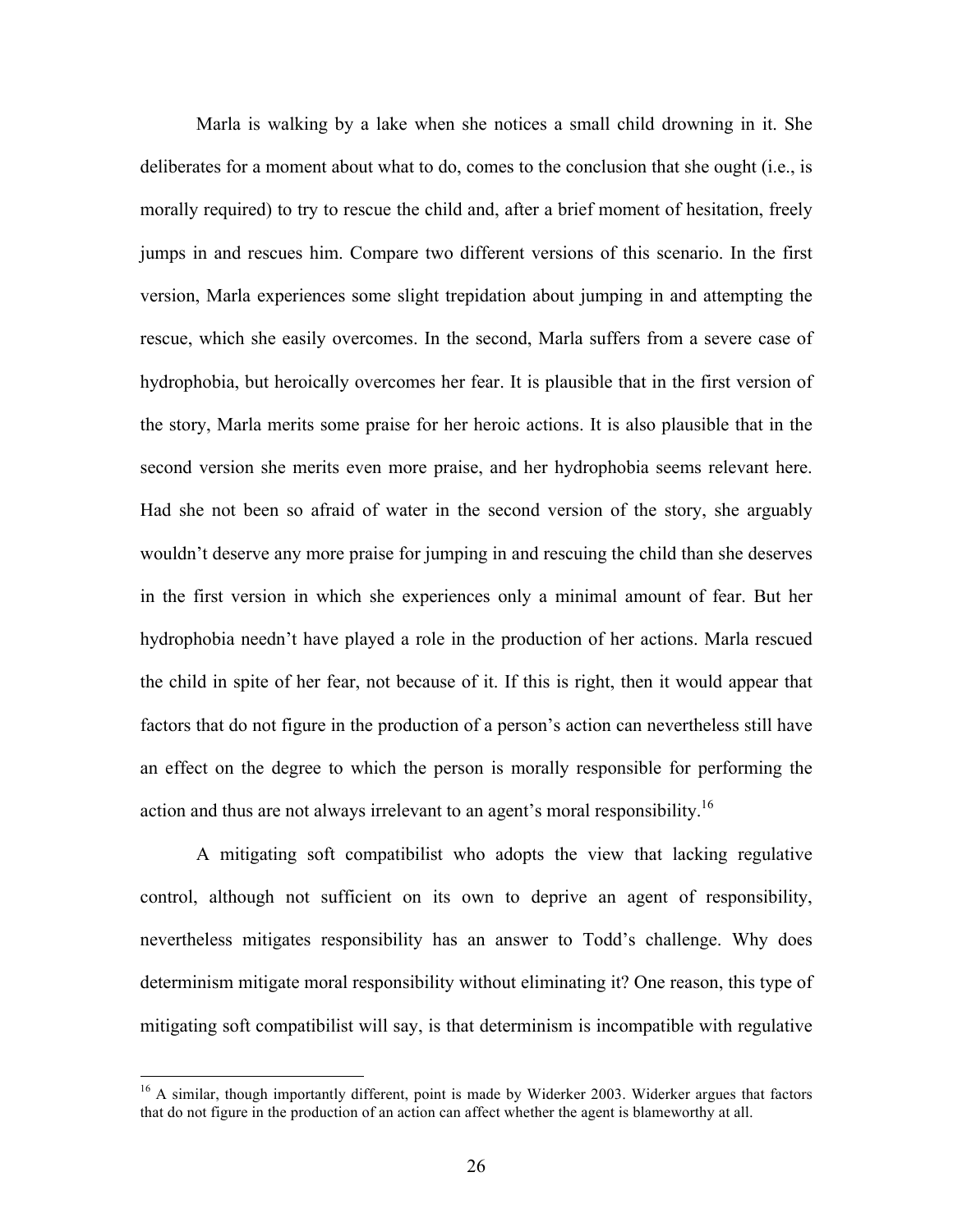control (on this, see Fischer and Ravizza 1998: 17-24), and although regulative control is not required for free action and some degree of moral responsibility, agents who have regulative control over their behavior merit more praise and blame for what they do than agents who do not. Agents in deterministic universes thus bear less moral responsibility for their actions than their counterparts in indeterministic universes who have regulative control over at least some of what they do.

Several recent incompatibilist theories of free action and moral responsibility emphasize ultimate responsibility, where *S* is ultimately responsible for *A*-ing only if *A*  did not result from a deterministic causal process that was initiated by factors beyond *S*'s control and for which *S* is not responsible. Agents who bear ultimate responsibility for their actions are said to be the ultimate *sources* or *originators* of their behavior in the sense that their actions are not already in the cards and thus cannot be fully accounted for by causal factors outside the wills—beliefs, desires and intentions—of the agents themselves.<sup>17</sup> So, for instance, Robert Kane writes:

Agents in [suitably indeterministic worlds] have the *power to make choices for which they have ultimate responsibility*. They have the power to be the *ultimate* produces of their own ends…[T]hey have *the power to make choices which can only and finally be explained in terms of their own wills* (i.e., character, motives and efforts of will). No one can have this power in a deterministic world. (1989: 254)

<sup>&</sup>lt;sup>17</sup> Cf. Kane 1989, 1996 and Pereboom 2001.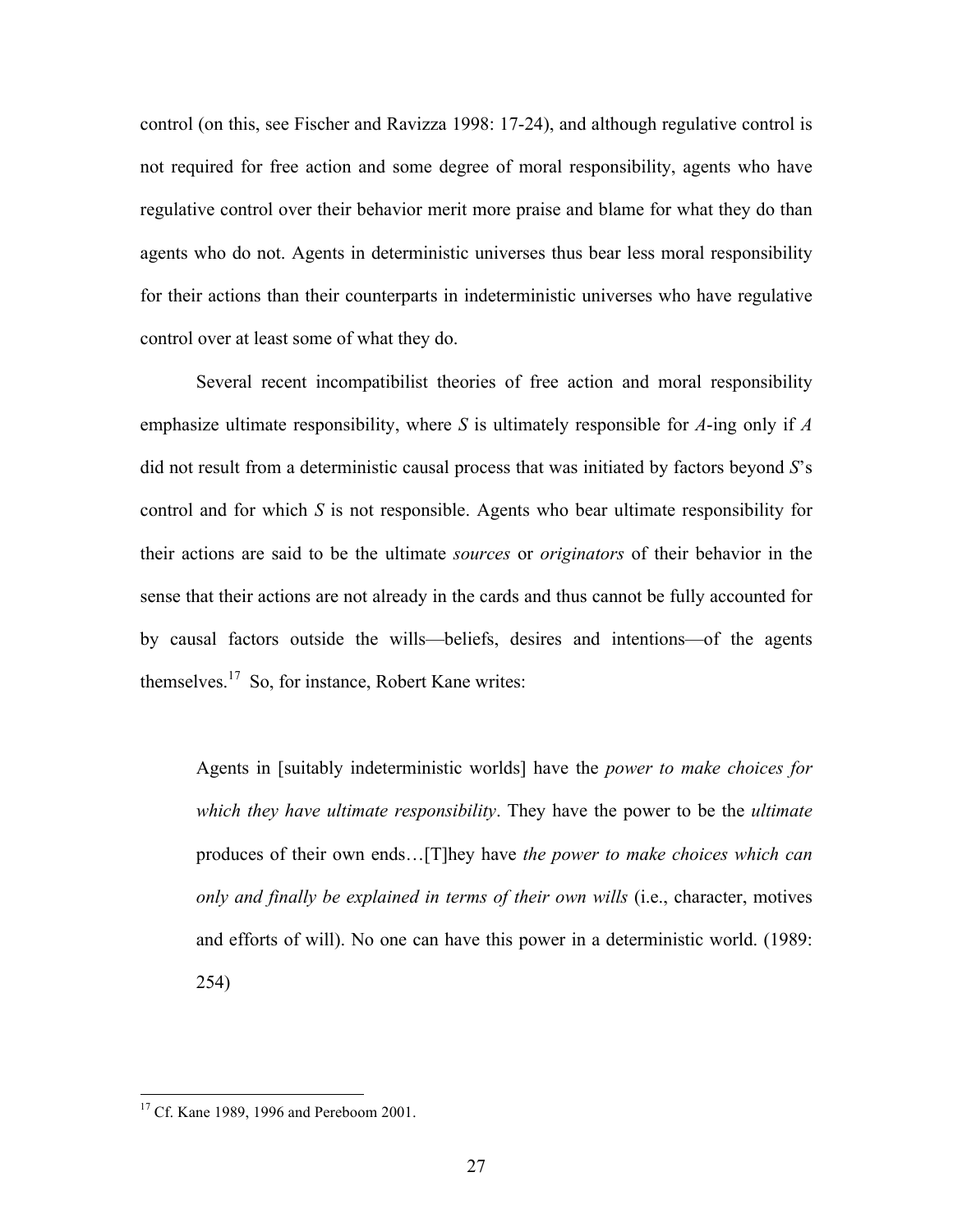In the view of some incompatibilists, no agent who lacks the sort of power Kane describes here has free will or is truly morally responsible for his actions.

A second mitigating soft compatibilist reply to Todd's challenge features ultimate responsibility. It is open to proponents of the view to say that in order to act freely and be morally responsible for their actions, agents needn't make choices for which they are ultimately responsible and thus needn't be the ultimate sources or originators of their behavior (at least not in a sense that requires indeterminism), but that agents who are not the ultimate sources of their behavior bear less moral responsibility for their actions than those who are. According to this brand of mitigating soft compatibilism, agents who are the ultimate sources of their behavior are worthy of more blame and deserve more severe punishment for their bad actions, and are worthy of more praise and deserve greater reward for their good actions, than agents who lack ultimate responsibility, as their actions can, in Kane's words, "only and finally be explained in terms of their own wills." And, because agents in deterministic universes lack the power to make choices of which they are the ultimate sources and for which they are ultimately responsible, it follows that they bear less moral responsibility for their actions than agents in indeterministic universes who have and exercise that power.

Consider an analogy. We might liken the world to a book and each fact about the world a sentence in that book. When agents perform actions, it is as if they are writing a new sentence in the book of the world. Now, in deterministic universes there is a sense in which all the sentences in the book of the world have already been written, since they are all entailed by the conjunction of the laws of nature (which, of course, are themselves sentences in the book) and sentences written at the very beginning of the book describing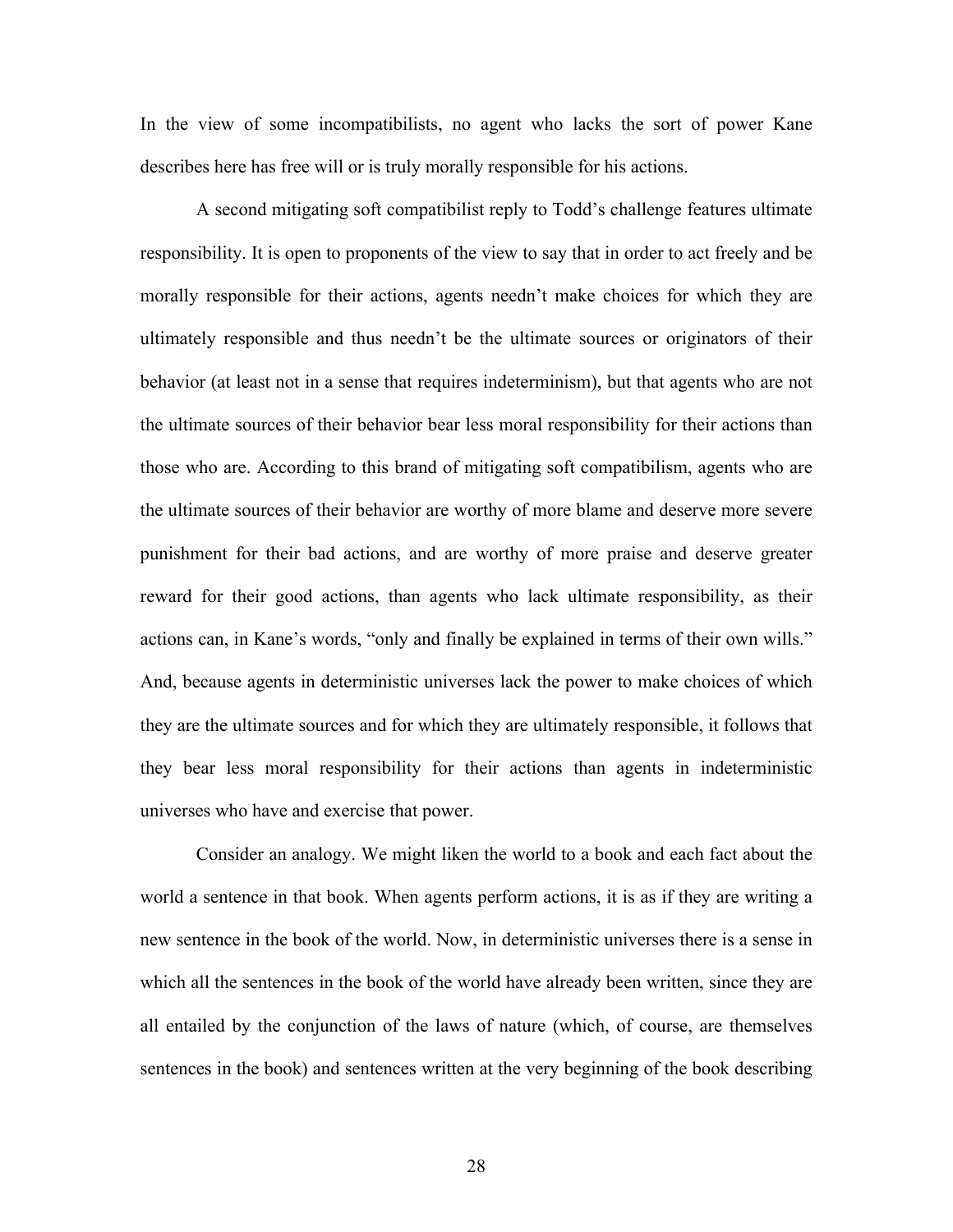the initial state of the universe. But if determinism is false and agents can sometimes be the ultimate sources of their choices and subsequent actions, they sometimes write sentences in the book of the world that are not entailed by previous sentences and that can only and finally be traced back to the wills of the agents themselves. In this way, agents who are ultimately responsible sometimes make genuinely novel contributions to the world, contributions that were not already in the cards, as it were, whereas agents in deterministic universes do not make any such contribution, since any contribution they make was implicit in what was already written. A mitigating soft compatibilist might plausibly claim that agents whose actions do not constitute truly novel contributions to the book of the world bear less responsibility for what they do than agents whose actions do constitute such a contribution and that, for this reason, although agents in deterministic universes can act freely and be morally responsible for their actions, they deserve less praise or blame, and less punishment or reward, than their counterparts in indeterministic universes who are the ultimate sources of at least some of their behavior.

Todd challenges mitigating soft compatibilists to explain why the truth of determinism mitigates blameworthiness without eliminating it. I have sketched two ways in which a mitigating soft compatibilist might attempt to meet this challenge. According to the first, determinism is incompatible with agents possessing regulative control over their behavior, and although agents who lack regulative control may still act freely and be morally responsible, they bear less responsibility for their actions than their counterparts in indeterministic universes who possess regulative control over at least some of what they do. According to the second, determinism is incompatible with agents bearing ultimate responsibility for, and thus with their being the ultimate sources of, their actions,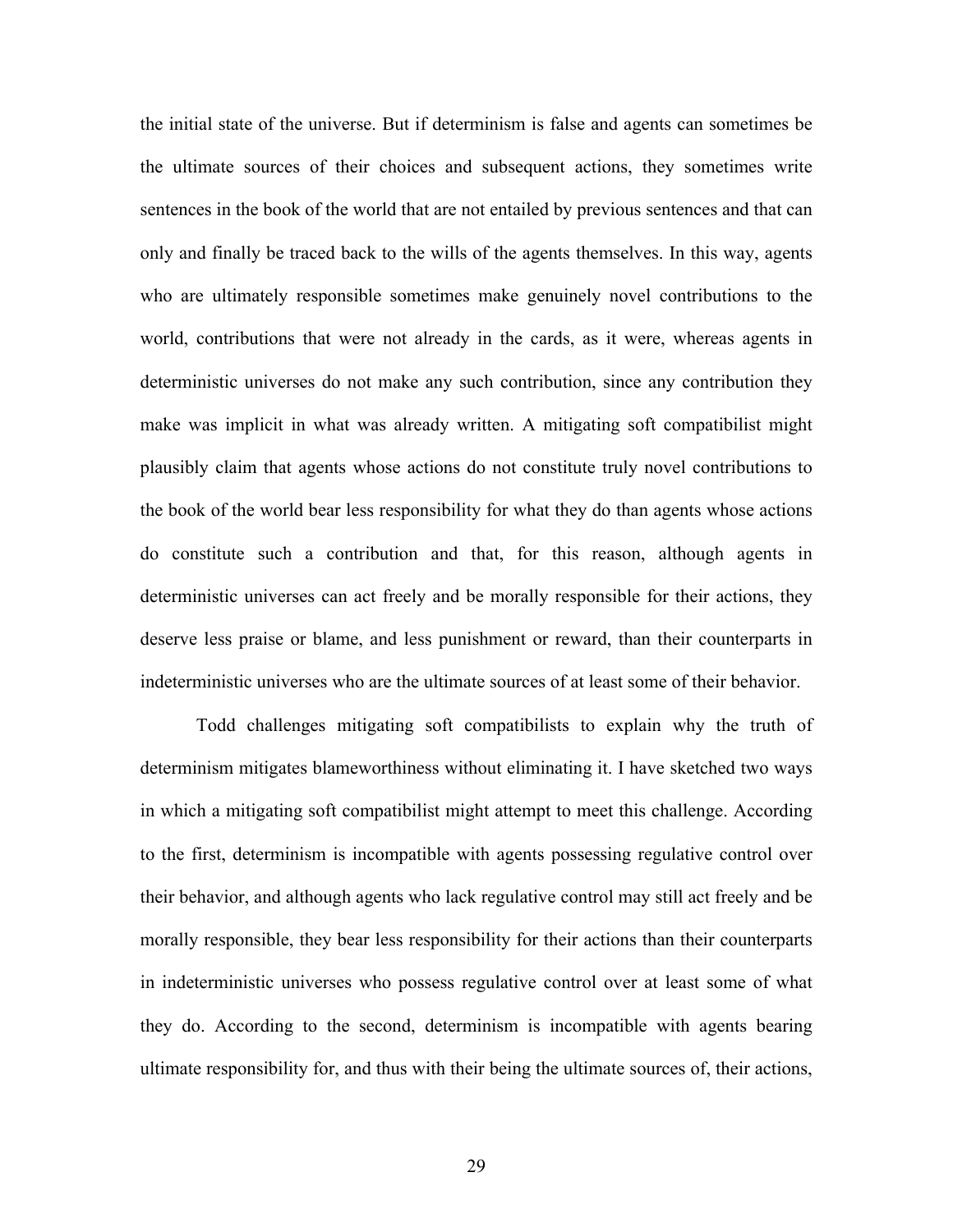and although agents who are not ultimately responsible for their behavior may still act freely and be morally responsible, they bear less responsibility for their actions than their counterparts in indeterministic universes who are the ultimate sources of at least some of what they do. A comprehensive defense of mitigating soft compatibilism would require filling in the details of these responses (for example, by offering further support for the claim that lacking regulative control over, or lacking ultimate responsibility for, one's actions mitigates without necessarily eliminating praiseworthiness and blameworthiness), but that is a project for another occasion. My aim here has been to show that this particular brand of compatibilism is far from indefensible and to highlight ways in which proponents of the view might try to defend it. However, one worry about the responses I have suggested on behalf of mitigating soft compatibilism should be addressed now.<sup>18</sup>

Neither regulative control nor ultimate responsibility, it might be argued, admits of degrees. This seems especially clear in the latter case. It is difficult to see how one person who is the ultimate source of his actions could be any more or less ultimately responsible for what he does than another person who is also the ultimate source of her actions. But if having regulative control over, and being ultimately responsible for, one's behavior are not matters of degree, this might seem to generate a puzzle. How, a critic might wonder, can something that does not itself come in degrees nevertheless confer a greater degree of moral responsibility?

Ultimate responsibility, I am willing to concede, is not a degreed notion, but what about regulative control? It is widely agreed that control comes in degrees. Like most ordinary people, I don't have any special powers over dice, but I might nevertheless have some control over whether I roll a six with a fair die, if, for example, I have control over

<sup>&</sup>lt;sup>18</sup> I thank an anonymous referee for urging me to address the worry.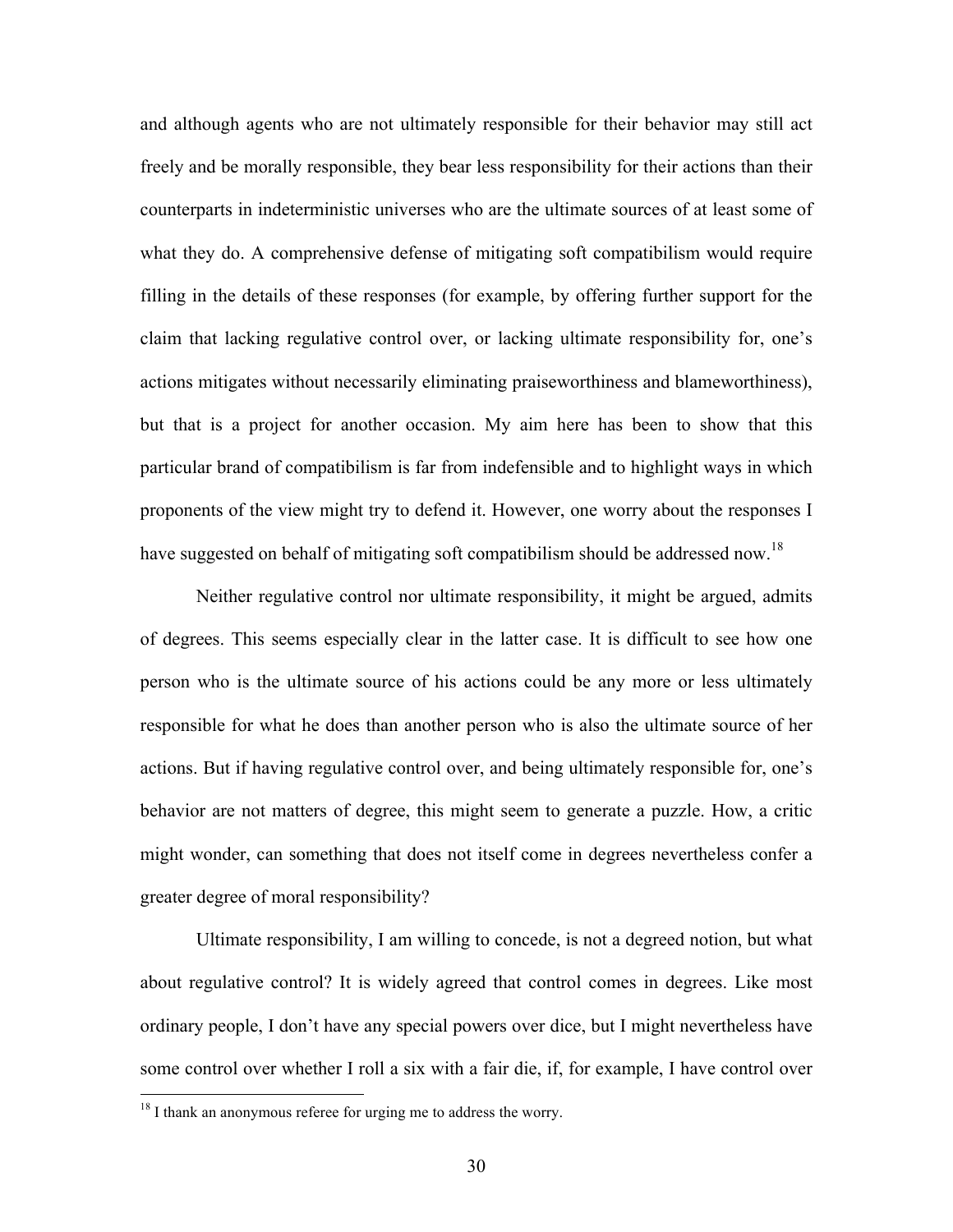whether I roll at all. Someone who does have special powers over dice, however, might have more control over whether he rolls a six than I have over whether I roll one. Now, if control comes in degrees, why not *regulative* control specifically?

Suppose a wealthy gambler offers both Dan and me (who, being philosophers, are people of extremely modest means) the following bet: "If you both roll a six, I'll give you each a million dollars; but if either of you fail to roll a six, then you must each pay me a million dollars." Unsurprisingly, Dan and I decline to accept the wager and, accordingly, refrain from rolling. But could we each have rolled a six? Yes; it was within my power, let's suppose, to roll (i.e., I had regulative control over whether I rolled), and had I rolled, I might very well have rolled a six. It was also within Dan's power to roll, and every time he rolls there is a ninety percent chance that he will roll a six if he tries to roll one, as Dan has special powers over dice that I lack. Does Dan have more regulative control over whether he rolls a six than I have over whether I roll one? It certainly sounds like it.

The preceding remarks are suggestive, but they are hardly decisive. So let's proceed on the assumption that neither regulative control nor ultimate responsibility come in degrees. This assumption by itself poses a problem for my suggestions as to how mitigating soft compatibilists might respond to Todd's challenge only if the following thesis is true: a factor *F* confers an additional degree of responsibility on an agent only if *F* itself is something that admits of degrees. However, this thesis is false.

It is widely recognized that a person needn't have acted intentionally in order to be responsible for what he did.<sup>19</sup> I might be to blame for stepping on your toe even if I didn't step on it intentionally—perhaps I was being careless and wasn't watching where I was going. Nevertheless, whether an action is intentional arguably can affect the amount

<sup>&</sup>lt;sup>19</sup> See Mele and Sverdlik 1996.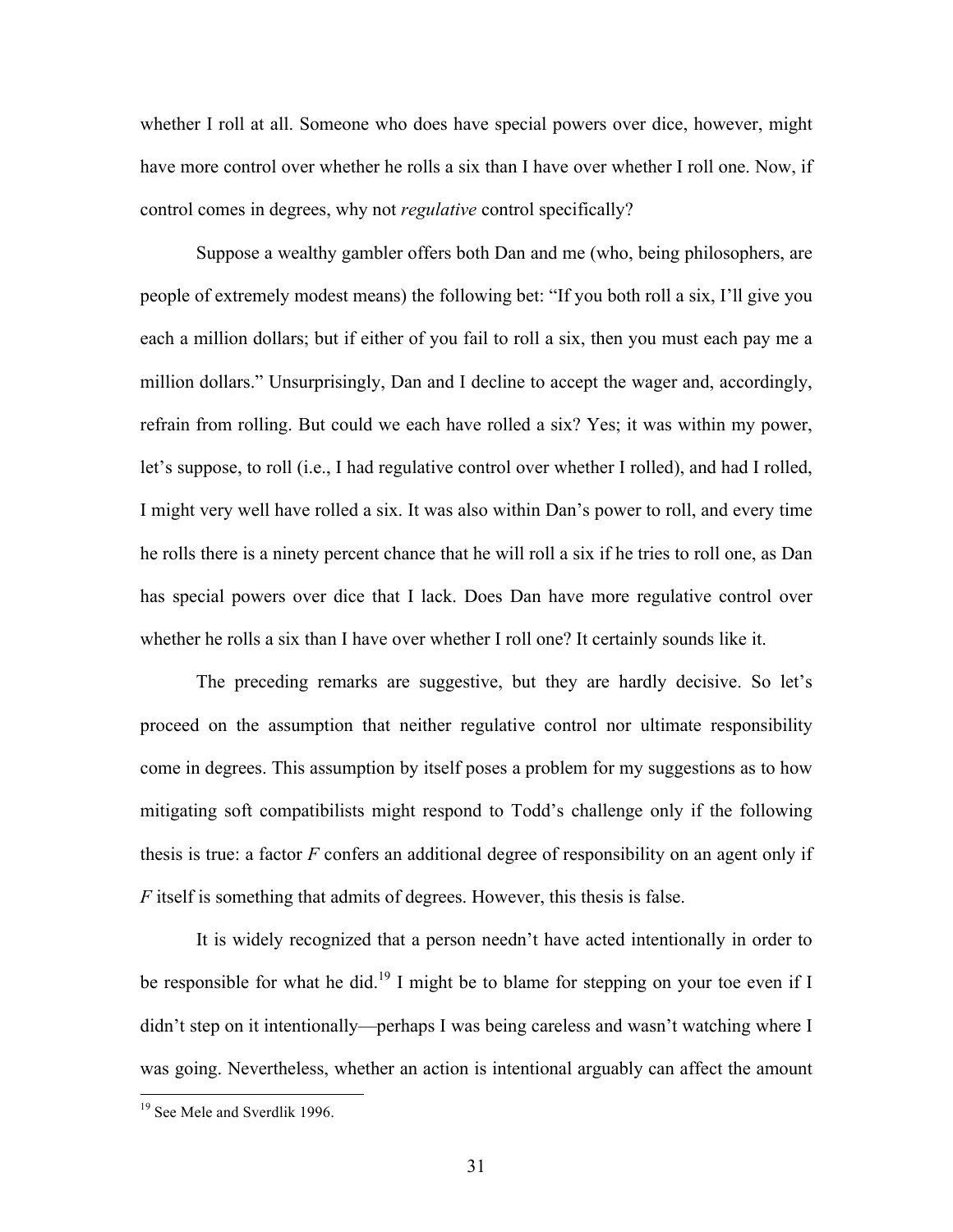of blame its agent deserves for performing it. If I were to intentionally step on your toe (in an effort to cause you pain, say), it seems that I would deserve even more blame than I would have had I stepped on it unintentionally but negligently. Notice, however, that an action's being intentional is something that does not seem to admit of degrees. Evidently, then, an action's being intentional is a factor that can confer an additional degree of blameworthiness even though it is not something that comes in degrees. And if that's right, then it's hard to see how the fact (if it is indeed a fact) that neither regulative control nor ultimate responsibility admit of degrees is itself a barrier to their conferring a greater degree of blameworthiness on an agent who possesses them.

## **6. Conclusion**

Compatibilism, again, is the thesis that determinism is consistent with free action and moral responsibility. Compatibilism per se leaves open a variety of positions concerning what implications, if any, the truth or falsity of determinism might have for moral responsibility. I have identified one such position—mitigating soft compatibilism—and have argued that it is far from indefensible and that it has unique resources for dealing with manipulation arguments against compatibilism. Whether this brand of compatibilism is ultimately viable or not will depend, among other things, on whether compatibilism itself is defensible. Insofar as compatibilism is defensible, however, I submit that mitigating soft compatibilism merits further attention by compatibilists and their critics.<sup>20</sup>

## **References**

<sup>&</sup>lt;sup>20</sup> My thanks to Stephen Kearns, Michael McKenna, Al Mele, Dan Miller, Patrick Todd and a pair of anonymous referees for their helpful feedback on earlier drafts of this paper.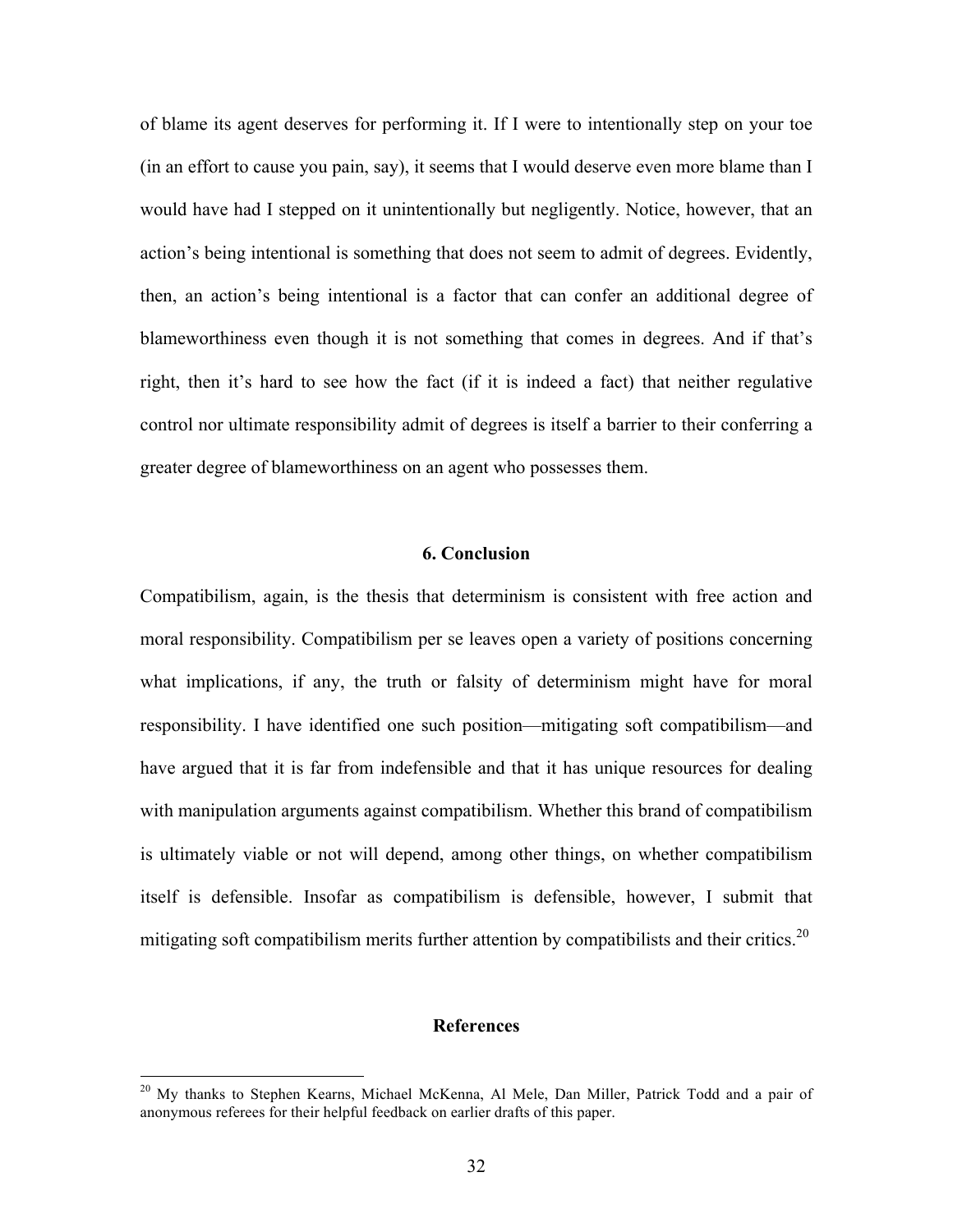Ayer, A. J. 1954. Freedom and Necessity, in A.J. Ayer, *Philosophical Essays*. New York: St. Martin's Press: 3-20.

Clarke, R. 2003. *Libertarian Accounts of Free Will*. New York: Oxford University Press.

Demetriou, K. 2010. "The Soft-line Solution to Pereboom's Four-Case Argument," *Australasian Journal of Philosophy* 88: 595-617.

Fischer, J.M. 2006. *My Way: Essays on Moral Responsibility*, New York: Oxford.

- Fischer, J.M. 2011. "The Zygote Argument Remixed," *Analysis* 71: 267-272.
- Fischer, J.M. and Ravizza, M. 1998. *Responsibility and Control: An Essay on Moral Responsibility*, Cambridge: Cambridge University Press.
- Franklin, C.E. 2011. "Neo-Frankfurtians and Buffer Cases: The New Challenge to the Principle of Alternative Possibilities," *Philosophical Studies* 152:2, (2011): 189–207.
- Hobart, R.E. 1934. "Free Will as Involving Determinism and Inconceivable Without It," *Mind* 43: 1-27.
- Kane, R. 1989. "Two Kinds of Incompatibilism," *Philosophy and Phenomenological Research* 50: 219-254.

Kane, R. 1998. *The Significance of Free Will*, New York: Oxford University Press.

McKenna, M. 2008. "A Hard-line Reply to Pereboom's Four-Case Manipulation Argument," *Philosophy and Phenomenological Research* 77/1: 142-159.

Mele, A. 2006. *Free Will and Luck*, New York: Oxford University Press.

Mele, A. 2008. "Manipulation, Compatibilism and Moral Responsibility," *Journal of Ethics* 12/3-4: 263 - 286.

Mele, A. and Sverdlik, S. 1996. "Intention, Intentional Action and Moral Responsibility,"